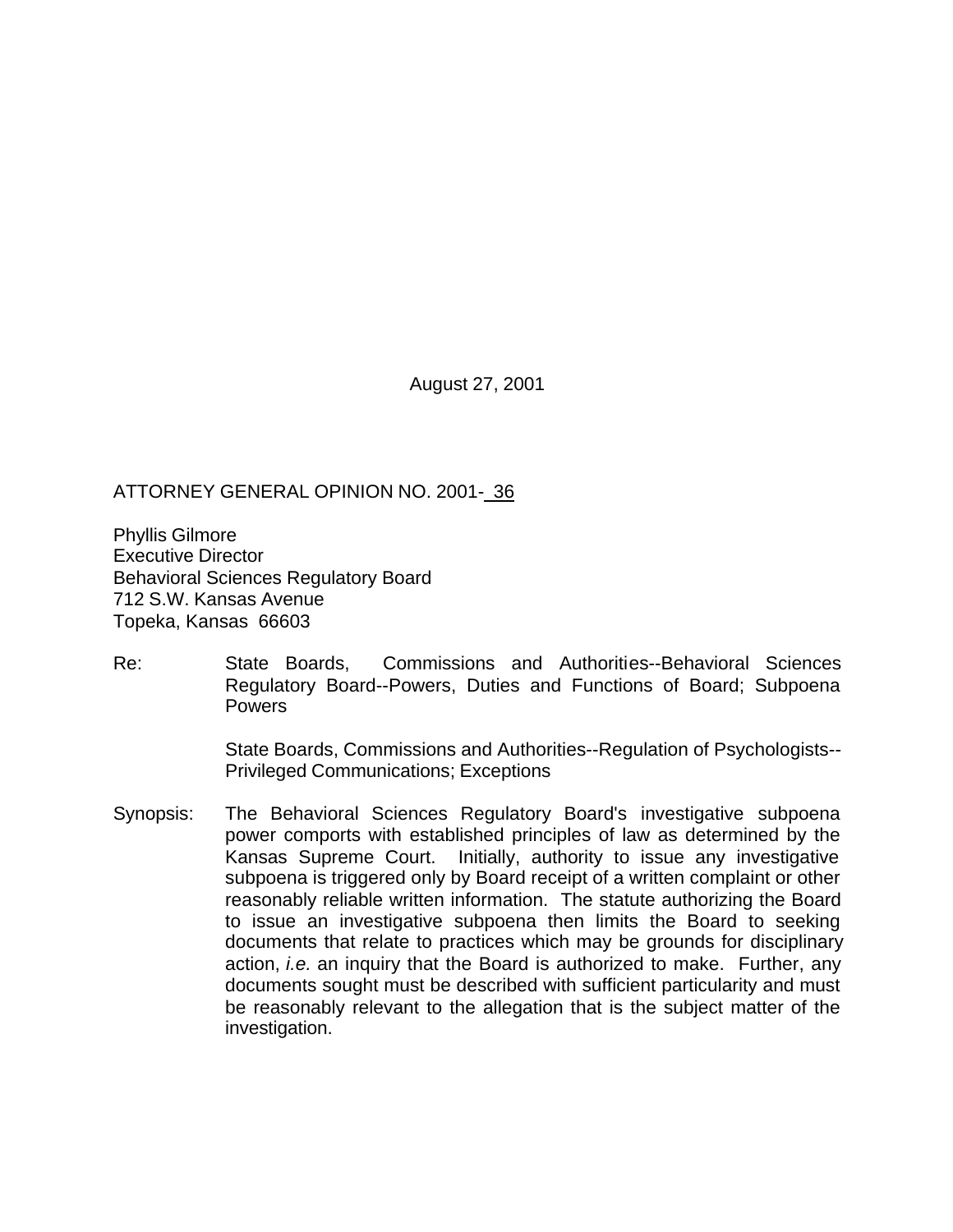Through its 2001 amendments to the Board's subpoena authority statute, the Kansas Legislature affirmed the overriding value of protecting the public from "unscrupulous, immoral or incompetent" psychologists by explicitly providing the Board with investigative subpoena authority that overrides a client's interest in the confidentiality of records maintained by a psychologist. This

was accomplished in a manner that would, however, protect the records from further disclosure absent narrowly defined exceptions.

In response to specific questions posed:

(a) Assuming statutory requirements regarding grounds for disciplinary action, relevancy and particularity are met, the Board is authorized to issue an investigative subpoena for psychological records (1) of a client that are maintained by a psychologist who is *not* the subject of a Board investigation and (2) of a psychologist's client when that psychologist is under investigation in relation to a different client. A psychologist is not required to obtain a client's written, informed consent prior to disclosing client records in response to a Board-issued investigative subpoena.

(b) Assuming that the Board makes the appropriate application before a court of competent jurisdiction for a disclosure order, the court finds good cause for such an order, and a Board-issued subpoena complies with statutory requirements regarding grounds for disciplinary action, relevancy and particularity, the Board would be able to access drug or alcohol abuse patient records maintained in a federally assisted drug or alcohol abuse program.

(c) Assuming that the Board complies with requirements specified in the federal Standards for Privacy in relation to administrative proceedings regarding notice and an attempt to secure a qualified protective order and a Board-issued subpoena complies with statutory requirements regarding grounds for disciplinary action, relevancy and particularity, the Board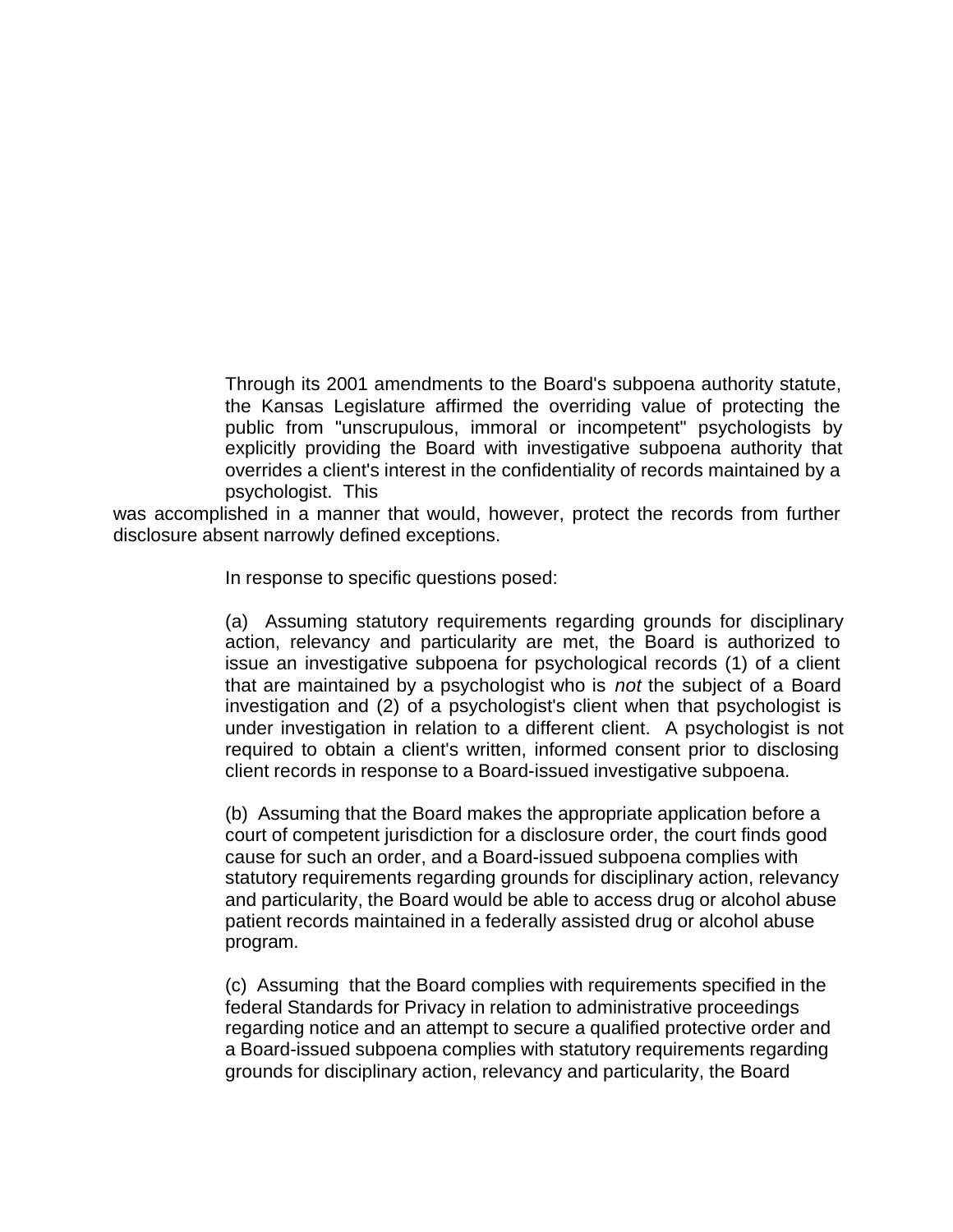would be able to access health information records, including psychotherapy notes, concerning an individual that are maintained by a health care provider, such as a psychologist. Cited herein: K.S.A. 60-426; 65-2839a; K.S.A. 2000 Supp. 65-5810; 65-6315; K.S.A. 74-5301; K.S.A. 2000 Supp. 74-5323; K.S.A. 74-5324; K.S.A. 2000 Supp. 74-5372; K.S.A. 74-7508, as amended by L. 2001, Ch. 154, § 1; K.A.R. 102-1-10; Kan. S.Ct. Rules 1.6; 205; 216; 42 U.S.C. 290ee-3; 42 C.F.R. Part 2; 42 C.F.R. §§ 2.13; 2.3; 2.31; 2.51; 2.61; 2.64; 2.66; 160; 160.103; 160.104; 164; 164.501; 164.502; 164.508; 164.512.

\* \* \*

Dear Mrs. Gilmore:

As Executive Director of the Behavioral Sciences Regulatory Board, you pose a number of questions that pertain to the Board's investigative subpoena authority in relation to various confidential and privileged communications laws. Because our response is fairly lengthy, we are dividing our opinion into three sections.

#### **Part I**

In your first set of questions, you ask:

"1. (a) What is the applicability of the Kansas psychologist/client confidential and privileged communications laws to the Board's authority to issue an investigative subpoena for psychological records of a client that are maintained by a psychologist who is *not* the subject of a Board investigation?

"(b) What is the applicability of the Kansas psychologist/client confidential and privileged communications laws to the Board's authority to issue an investigative subpoena for psychological records of a psychologist's client when that psychologist is under investigation in relation to a *different* client?

"(c) If such records are subject to the Board's investigative subpoena power, what is the effect on a psychologist's obligation to fully inform a client of potential disclosures of client records?"

# **The Board's Investigative Subpoena Authority**

The underlying purpose of the Regulation of Psychologists Act<sup>1</sup> is to afford protection to members of the public against unscrupulous, immoral or incompetent psychologists. $2$ 

<sup>1</sup> K.S.A. 74-5301 *et seq.*

<sup>2</sup>*Morra v. State Board of Examiners*, 212 Kan. 103 (1973).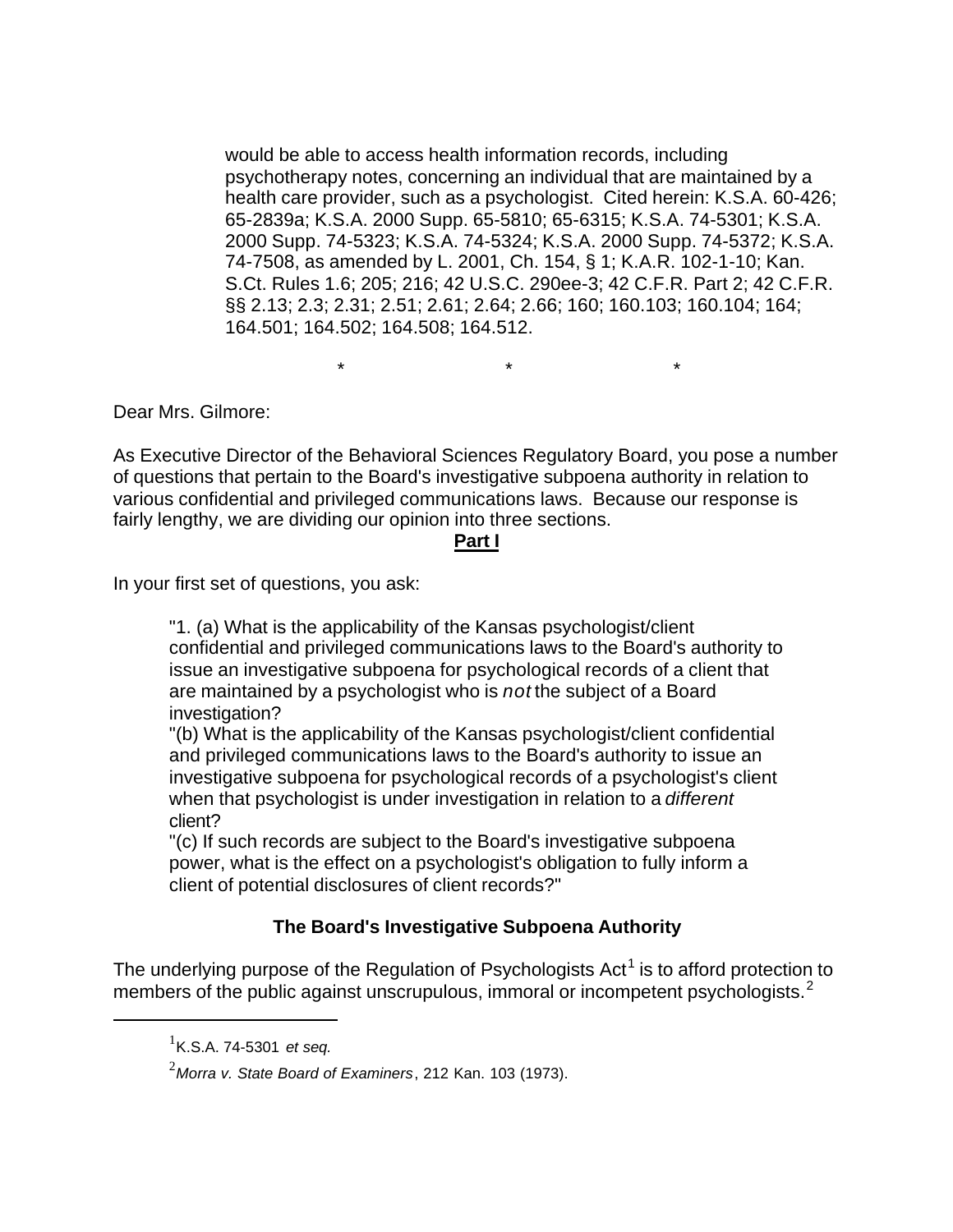To carry out this purpose the Board is explicitly authorized to "suspend, limit or revoke" a psychologist's license for committing statutorily prohibited acts.<sup>3</sup> Investigative authority is thus necessarily implied in order for the Board to determine whether to proceed with formal disciplinary action. $^4\,$  An investigation may be initiated based on a complaint from a psychologist's client, or based on information from a variety of other sources such as a client's family member or friend, a psychologist's colleague or employee, an insurance company, a law enforcement agency, a professional association, a newspaper article, or court records.<sup>5</sup> "An investigation is not a statutory violation or disciplinary action; it is used to determine if one has occurred and the other is necessary."<sup>6</sup> To conduct a thorough investigation, the Board may need to obtain client records or other documents maintained by a psychologist.

The 2001 Kansas Legislature amended the Behavioral Sciences Regulatory Board's previous subpoena authority statute<sup>7</sup> to clarify that the Board's subpoena power extends to investigative subpoenas, to provide for a subpoena challenge process, and to provide for confidentiality of investigative documents. Sections of the current statute pertinent to our inquiry state:

"(a) In connection with any investigation, based upon a written complaint or other reasonably reliable written information, by the behavioral sciences regulatory board, the board or its duly authorized agents or employees shall at all reasonable times have access to, for the purpose of examination, and the right to copy any document, report, record or other physical evidence of any person being investigated, or any document, report, record or other evidence maintained by and in possession of any clinic or office of a practitioner of the behavioral sciences, or other public or private agency if such document, report, record or other physical evidence relates to practices which may be grounds for disciplinary action.

 $3$ K.S.A. 74-5324.

 $4$ An administrative agency has that authority which is expressly granted or necessarily implied. *Pork Motel, Corp. v. Kansas Department of Health and Environment*, 234 Kan. 374 (1983); *Cline v. Meis*, 21 Kan.App.2d 622 (1995).

 $^5$ In relation to an investigation initiated without a client's complaint, authorization or support, we note the following from a Maryland case: "Second, appellants argue that patient A's records should not be disclosed because she has not complained about Dr. K.'s behavior. If a patient's complaint were necessary for the Board to investigate, there would never be full investigations in cases where the doctor was able to persuade the patient not to complain. The argument has no merit." *Dr. K. v. State Board of Physician Quality Assurance*, 632 A.2d 453, 457 (Md. 1994).

<sup>6</sup> *Id.* at 457.

 $^{7}$ "In all matters pending before the behavioral sciences regulatory board, the board shall have the power to issue subpoenas, compel . . . the production of any papers, books, accounts, documents . . . ." K.S.A. 74-7508.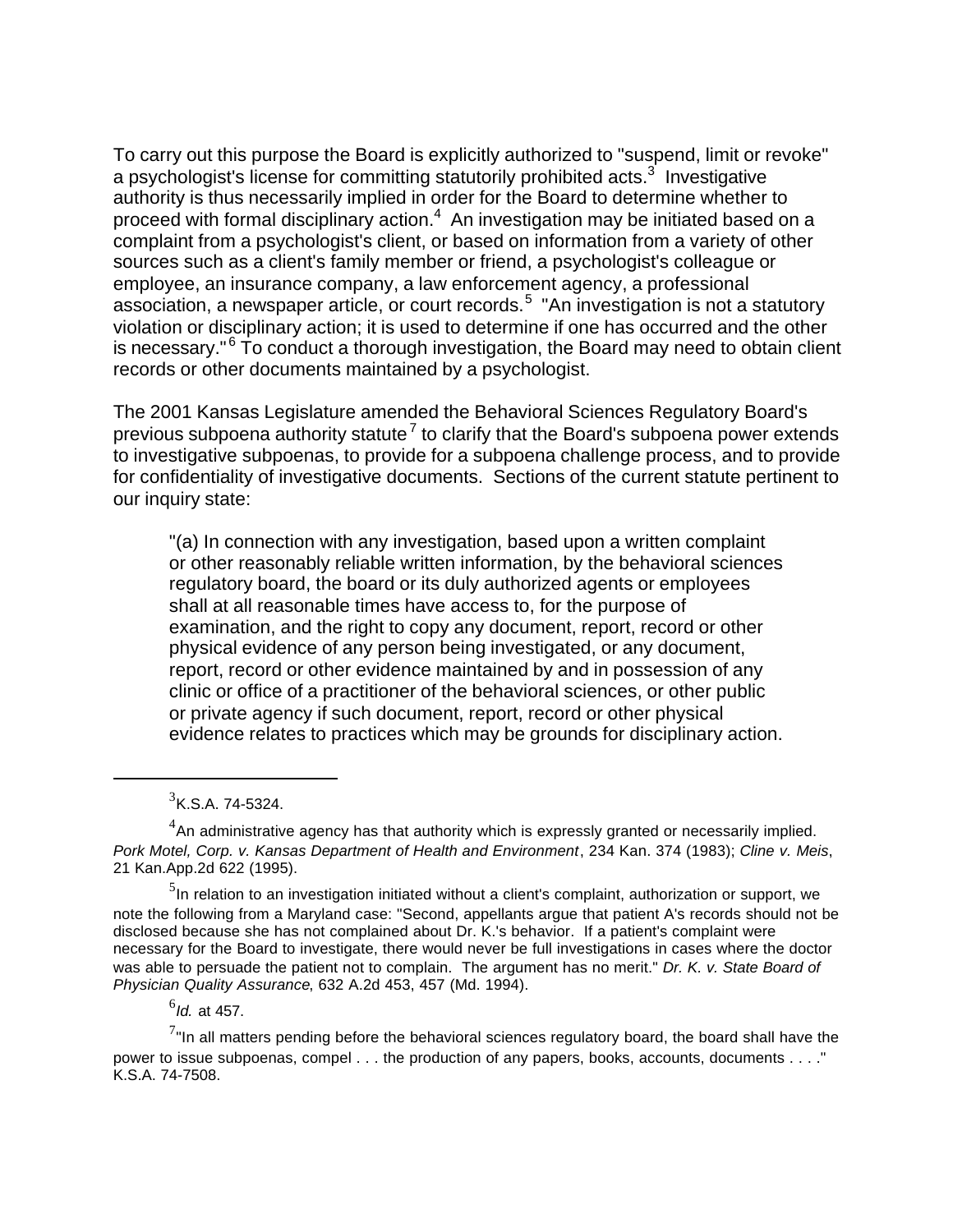"(b) . . . For the purpose of all investigations and proceedings conducted by the behavioral sciences regulatory board:

"(1) The board may issue subpoenas compelling . . . the production for examination or copying of documents, reports, records or any other physical evidence if such documents, reports, records or other physical evidence relate to practices which may be grounds for disciplinary action. . . ."<sup>8</sup>

Upon a timely objection to the subpoena, the Board is authorized to revoke, limit or modify the subpoena if the documents sought:

- \$ do not relate to practices that may be grounds for disciplinary action,
- \$ are not relevant to the allegation that is the subject matter of the proceeding or investigation, or
- \$ do not describe the documents required to be produced with sufficient particularity. 9

If dissatisfied with the Board's determination, the person on whom a subpoena is served may apply to the appropriate district court for relief. The district court may then revoke, limit or modify the subpoena if any of the objections described above are established to the satisfaction of the court.<sup>10</sup>

Documents relating to a complaint that are received, obtained or maintained by the Board are confidential and not subject to disclosure in a manner that identifies or enables identification of the person who is the subject or source of the information, with three specified exceptions. $11$ 

The final provision of the subpoena law that is of interest in relation to our inquiry provides:

"Nothing in this section or any other provision of law making communications between a practitioner of one of the behavioral sciences and the practitioner's client or patient a privileged or confidential

9 *Id.*

 ${}^{8}$ K.S.A. 74-7508, as amended by L. 2001, Ch. 154, § 1(b)(1).

 $10$ K.S.A. 74-7508, as amended by L. 2001, Ch. 154, § 1(b)(2).

<sup>&</sup>lt;sup>11</sup>K.S.A. 74-7508, as amended by L. 2001, Ch. 154, § 1(c).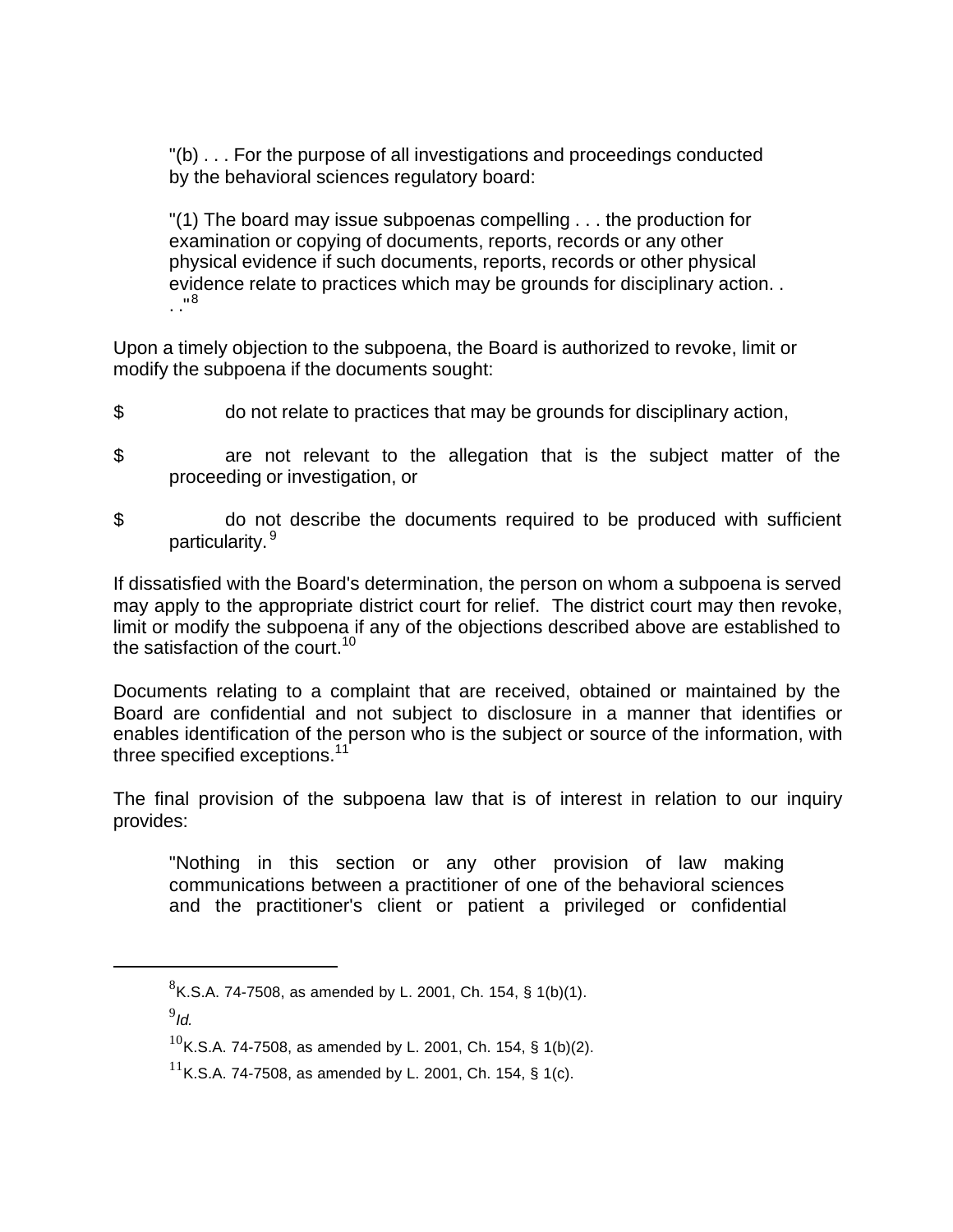communication shall apply to investigations or proceedings conducted pursuant to this section."<sup>12</sup>

This subpoena authority statute was drawn from a Kansas Healing Arts Act statute<sup>13</sup> that has been in effect for 25 years. Since that statute's enactment in 1986, no case requesting interpretation or parameters has been presented to the Kansas Court of Appeals or Kansas Supreme Court. However, numerous reported Kansas cases have established general principles of law concerning investigative subpoenas issued by administrative agencies. The rules of law that these cases set forth were summarized by the Kansas Supreme Court:

"The law refuses to apply the stringent relevancy requirements of subpoenas in aid of civil or criminal litigation to administrative agency subpoenas. To uphold a subpoena on the ground of relevancy the law requires only that the inquiry be one which the administrative agency demanding production is authorized to make, that the demand be not too indefinite, and that the information sought be reasonably relevant.

"Where there is a possibility of relevancy in documents subpoenaed and there is no showing that the subpoena is unreasonable or oppressive the statutes granting the power to subpoena should be liberally construed to permit inquiry.

"Administrative subpoenas which have previously been condemned as 'fishing expeditions' are now permitted, and administrative subpoenas may be enforced for investigative purposes unless they are plainly incompetent or irrelevant to any lawful purpose.

"A district court has power to modify a subpoena duces tecum issued by [an administrative agency] and thus remove any objectionable features from it while preserving the remainder."<sup>14</sup>

These cases, the Court noted, indicate more "relaxed" standards of relevancy in the context of administrative investigations as compared to the "stringent" relevancy requirement established in the Code of Civil Procedure for purposes of litigation.<sup>15</sup>

<sup>&</sup>lt;sup>12</sup>K.S.A. 74-7508, as amended by L. 2001, Ch. 154, § 1(d).

 $^{13}$ K.S.A. 65-2839a.

<sup>14</sup>*Matter of Collingwood Grain, Inc.*, 257 Kan. 237, 254-55 (1995), quoting *Atchison, Topeka and Santa Fe Railroad v. Lopez*, 216 Kan. 108, Syl. ¶¶ 6 and 7 (1975), *Yellow Freight System, Inc. v. Kansas Commission on Civil Rights*. 214 Kan. 120, Syl. ¶ 4 (1974), and *Kansas Commission on Civil Rights v. Carlton*, 216 Kan. 735, Syl. ¶ 7 (1975).

<sup>15</sup>*Id.* at 255.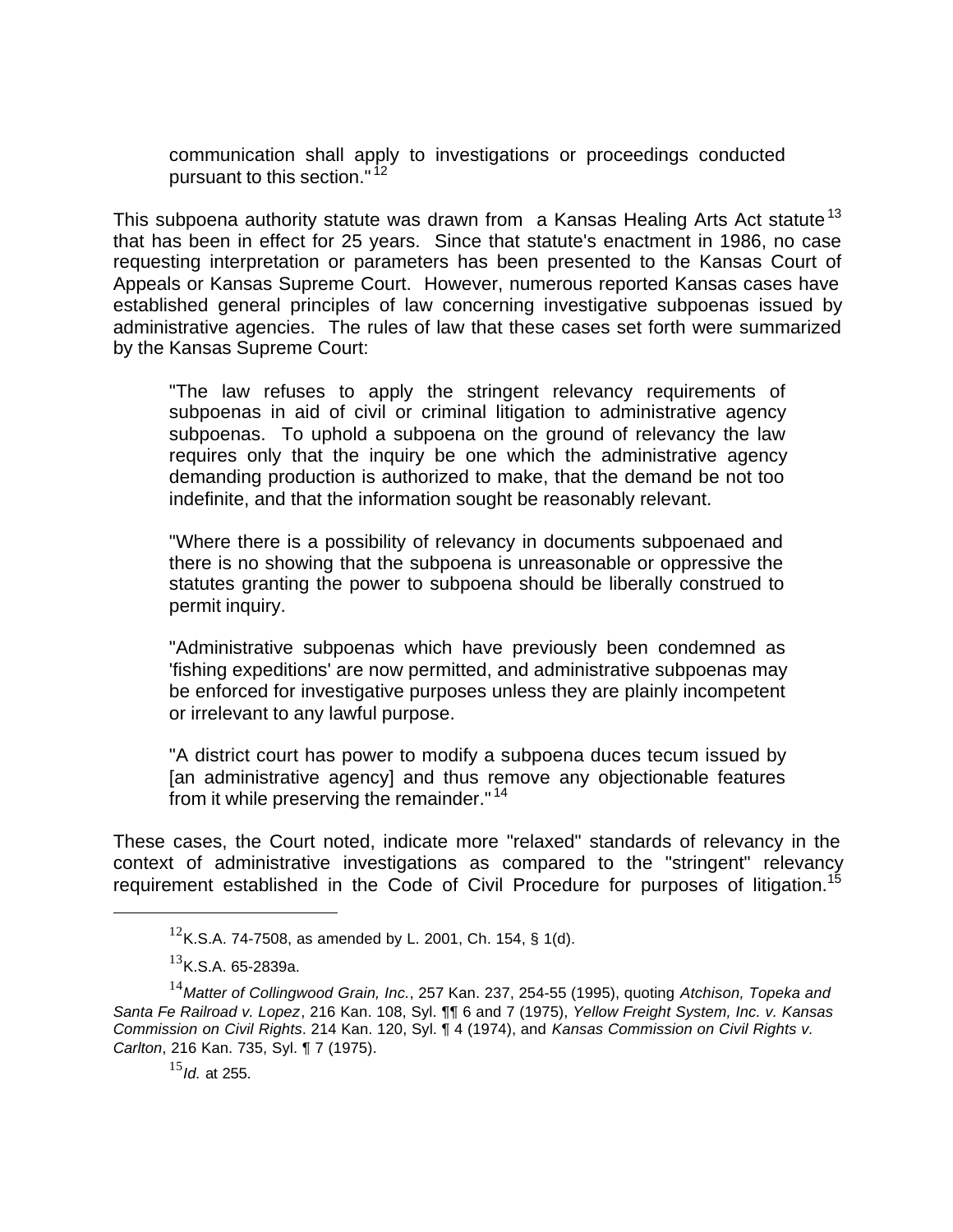However, the Court was quick to remind that although a statute granting investigative subpoena power to an administrative agency must be construed liberally, this was not to say that the agency "has unlimited subpoena powers and can subject an entire facility to demands or whims without some showing of relevancy to the investigation." <sup>16</sup> Further, the Court stated, the formerly condemned but now permitted "fishing expedition" does not mean an agency "may throw its line in just anybody's pond without some minimal justification or expectation that there may be some fish in the pond." $17$ 

In our opinion, the Board's investigative subpoena power comports with these principles of law. Initially, authority to issue any investigative subpoena is triggered only by Board receipt of a written complaint or other reasonably reliable written information. The statute authorizing the Board to issue an investigative subpoena then limits the Board to seeking documents that relate to practices which may be grounds for disciplinary action, *i.e.* an inquiry that the Board is authorized to make. Further, any documents sought must be described with sufficient particularity and must be reasonably relevant to the allegation that is the subject matter of the investigation.

## **Confidential and Privileged Communications**

The statutory basis for confidential and privileged communications between a psychologist and client is as follows:

"(a) The confidential relations and communications between a licensed psychologist and the psychologist's client are placed on the same basis as provided by law for those between an attorney and the attorney's client. Except as provided in subsection (b), nothing in this act shall be construed to require such privileged communications to be disclosed.

(b) Nothing in this section or in this act shall be construed to prohibit any licensed psychologist from testifying in court hearings concerning matters of adult abuse, adoption, child abuse, child neglect, or other matters pertaining to the welfare of children or from seeking collaboration or consultation with professional colleagues or administrative superiors, or both, on behalf of a client. There is no privilege under this section for information which is required to be reported to a public official."<sup>18</sup>

<sup>17</sup>*Id*. at 256.

<sup>16</sup>*Id*. at 256, quoting *Cessna Aircraft Co. v. Kansas Commission on Civil Rights*, 229 Kan. 15, 28 (1981).

 $18$ K.S.A. 2000 Supp. 74-5323. This confidential and privileged communication statute is identical to that for licensed masters level psychologists, licensed clinical psychotherapists (K.S.A. 2000 Supp. 74- 5372), licensed master social workers, licensed clinical specialist social workers (K.S.A. 2000 Supp. 65-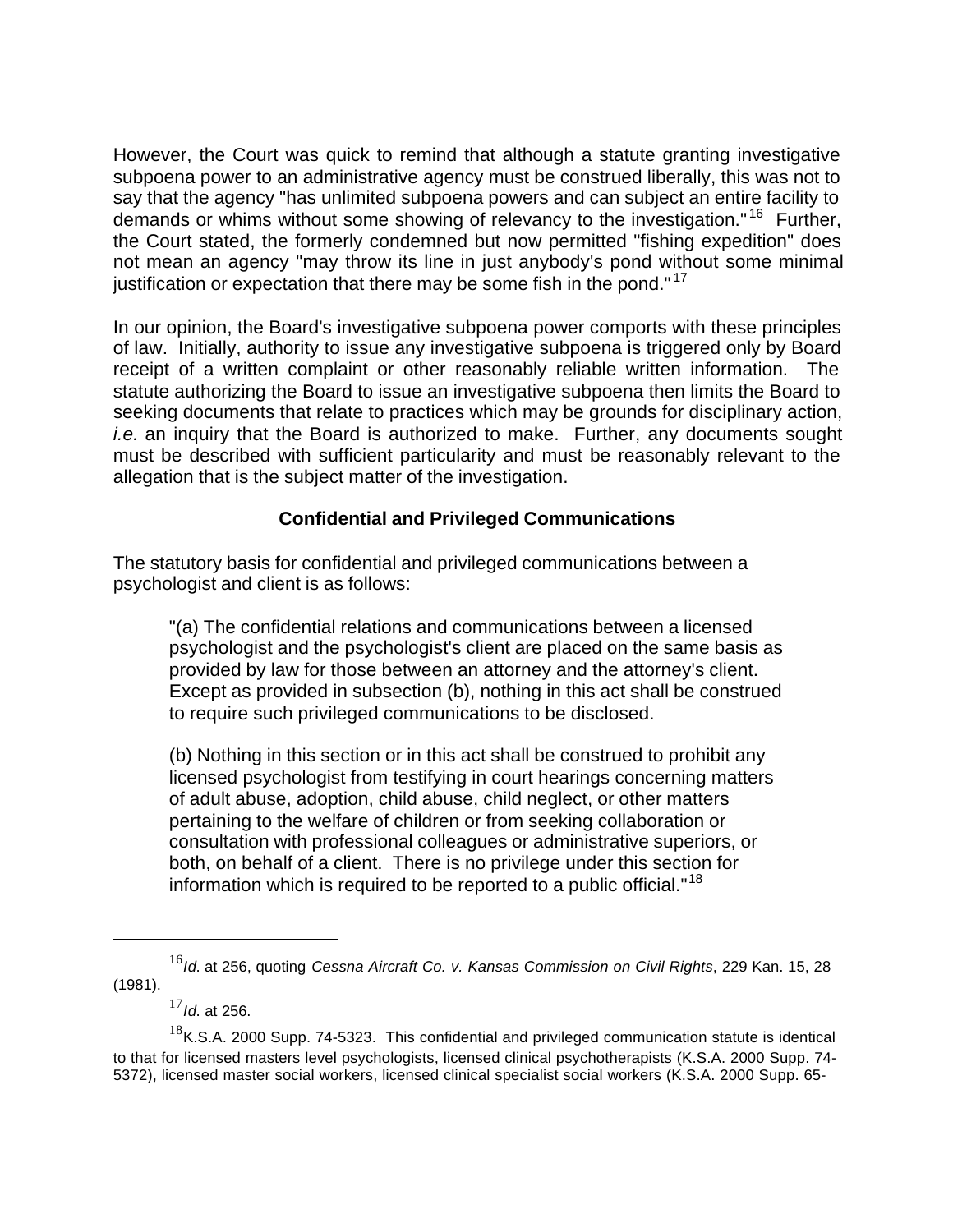As recognized by the Kansas Supreme Court: "Although it is somewhat difficult to equate the attorney-client and psychologist-patient relationship, that is what K.S.A. 1986 Supp. 74-5323 [the psychologist-client confidentiality and privileged communications statute] requires."<sup>19</sup> Thus, because the confidential and privileged communications between a psychologist and client is "placed on the same basis as provided by law for those between an attorney and the attorney's client," initially we must explore the attorney-client basis, which is actually two bases. The principle of confidentiality in relation to an attorney and client is given effect in two separate but related bodies of law: the rule of confidentiality established by the Kansas Supreme Court in professional ethics rules and the attorney-client privilege established in the law of evidence.

The rule of lawyer-client confidentiality covers not merely matters communicated in confidence by the client, but all information relating to the representation, whatever its source. This rule, which is applicable in all situations other than judicial or administrative quasi-judicial proceedings, is codified in Kansas Supreme Court Rule 1.6, Confidentiality of Information.<sup>20</sup>

Rule 1.6 provides:

 $\overline{a}$ 

"(a) A lawyer shall not reveal information relating to representation of a client unless the client consents after consultation, except for disclosures that are impliedly authorized in order to carry out the representation, and except as stated in paragraph (b).

"(b) A lawyer may reveal such information to the extent the lawyer reasonably believes necessary:

"(1) to prevent the client from committing a crime; or

"(2) *to comply with requirements of law or orders of any tribunal*; or

"(3) to establish a claim or defense on behalf of the lawyer in a controversy between the lawyer and the client, to establish a defense to a criminal charge or civil claim against the lawyer based upon conduct in which the client was involved, or to respond to allegations in any proceeding concerning the lawyer's representation of the client." (Emphasis added.)

<sup>6315),</sup> licensed professional counselors, and licensed clinical professional counselors (K.S.A. 2000 Supp. 65-5810). Thus, much of this opinion pertains to those licensed professionals as well as to psychologists.

<sup>19</sup>*In the Interest of K.G.O.*, 12 Kan.App.2d 7, 11 (1987).

<sup>20</sup>*See* Comment to Kansas Supreme Court Rule 1.6.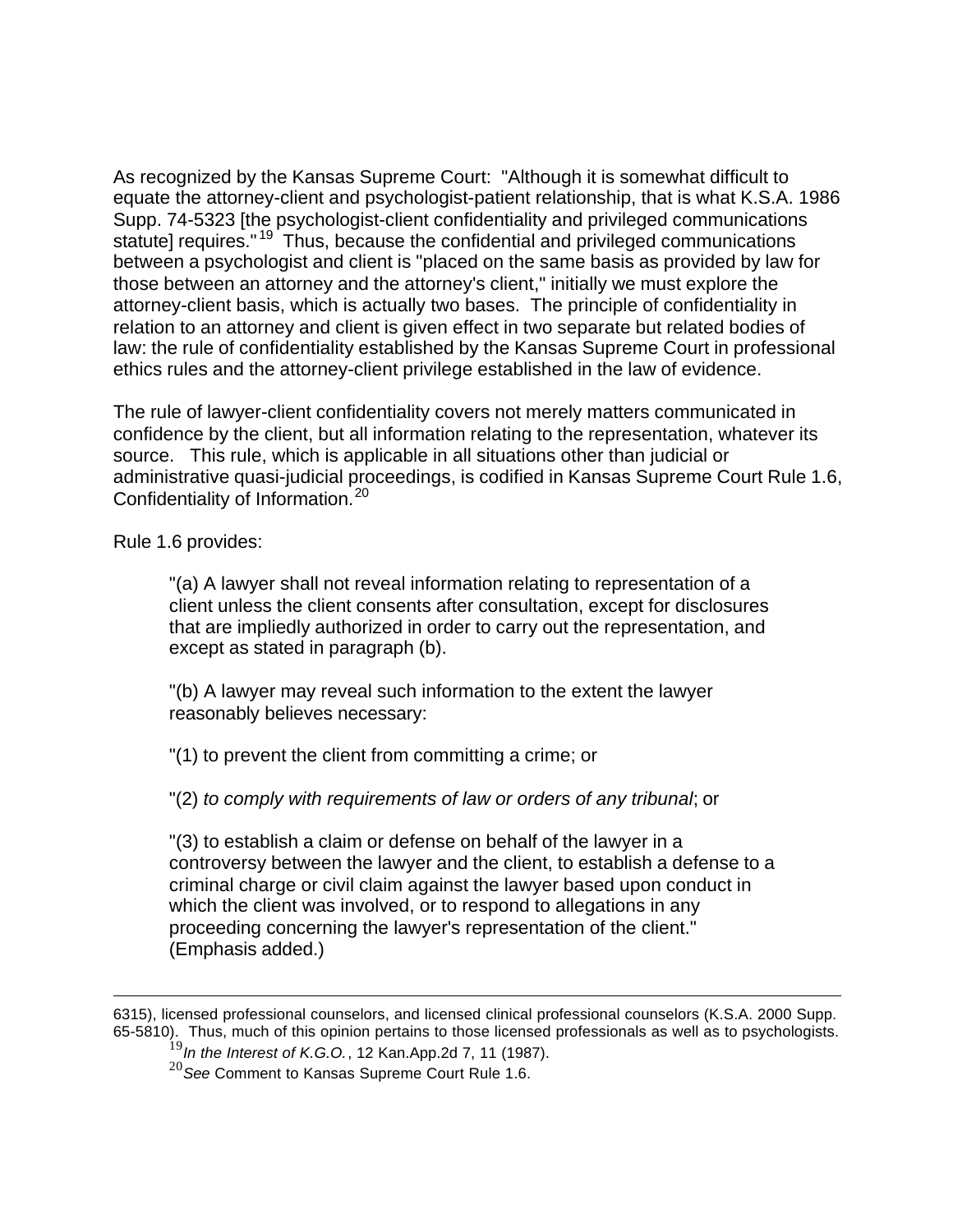Additionally, by authorizing the Disciplinary Administrator<sup>21</sup> to issue investigative subpoenas, Kansas Supreme Court Rule 216 implicitly authorizes lawyers to disclose otherwise confidential information to the Disciplinary Administrator for investigative purposes.

The second basis of confidentiality is codified in K.S.A. 60-426, the attorney-client privilege statute within the Kansas Code of Evidence.<sup>22</sup> This testimonial privilege applies in judicial and other proceedings in which a lawyer may be called as a witness or otherwise required to produce evidence concerning a client.<sup>23</sup>

This opinion will address only the Board's investigative subpoena authority and not subpoena authority in relation to Board disciplinary proceedings. Thus, only the lawyerclient confidentiality rule, Rule 1.6, as applied to psychologists, will be addressed and not the testimonial lawyer-client privilege, K.S.A. 60-426, as applied to psychologists.

As seen from Rule 1.6, a psychologist's duty to maintain confidentiality of information relating to the provision of psychological services to a client is not absolute. While Kansas Supreme Court Rule 1.6, as applied to a psychologist establishes a duty to maintain confidentiality, a psychologist may disclose client information in three specified circumstances, including to comply with requirements of law or orders of any tribunal. Under Rule 1.6, a lawyer served with a Disciplinary Administrator-issued investigative subpoena is permitted to disclose information relating to representation of a client in order to comply with the investigative subpoena requirement of Rule 205. Likewise, a psychologist served with a Board-issued investigative subpoena is permitted to disclose client information in order to comply with the investigative subpoena requirement of K.S.A. 74-7508, as amended by L. 2001, Ch. 154,  $\S$  1. This result is confirmed by the express language in the Board's investigative subpoena power statute that nothing in any other provision of law making communications between a psychologist and the psychologist's client a privileged or confidential communication shall apply to investigations of the Board. Additionally, we note that a lawfully issued subpoena may be considered an order of a tribunal,  $24$  providing additional authority that permits a psychologist to disclose otherwise confidential information.

We also note that failure of an attorney to comply with a Disciplinary Administratorissued investigative subpoena establishes an independent ground for disciplinary

 $21$ The Disciplinary Administrator is the investigative and prosecutorial arm of lawyers' licensing entity, the Kansas Supreme Court. *See* Kansas Supreme Court Rule 205.

<sup>22</sup>K.S.A. 60-426. *See* Attachment A.

 $^{23}$ Comment to Rule 1.6.

<sup>24</sup>*Bond v. Allbin and Jackson*, No. 85,065, Kansas Court of Appeals (Decided Dec. 22, 2000. Previously filed as an unpublished opinion, the Supreme Court granted a motion to publish by an order dated June 12, 2001, pursuant to Rule 7.04).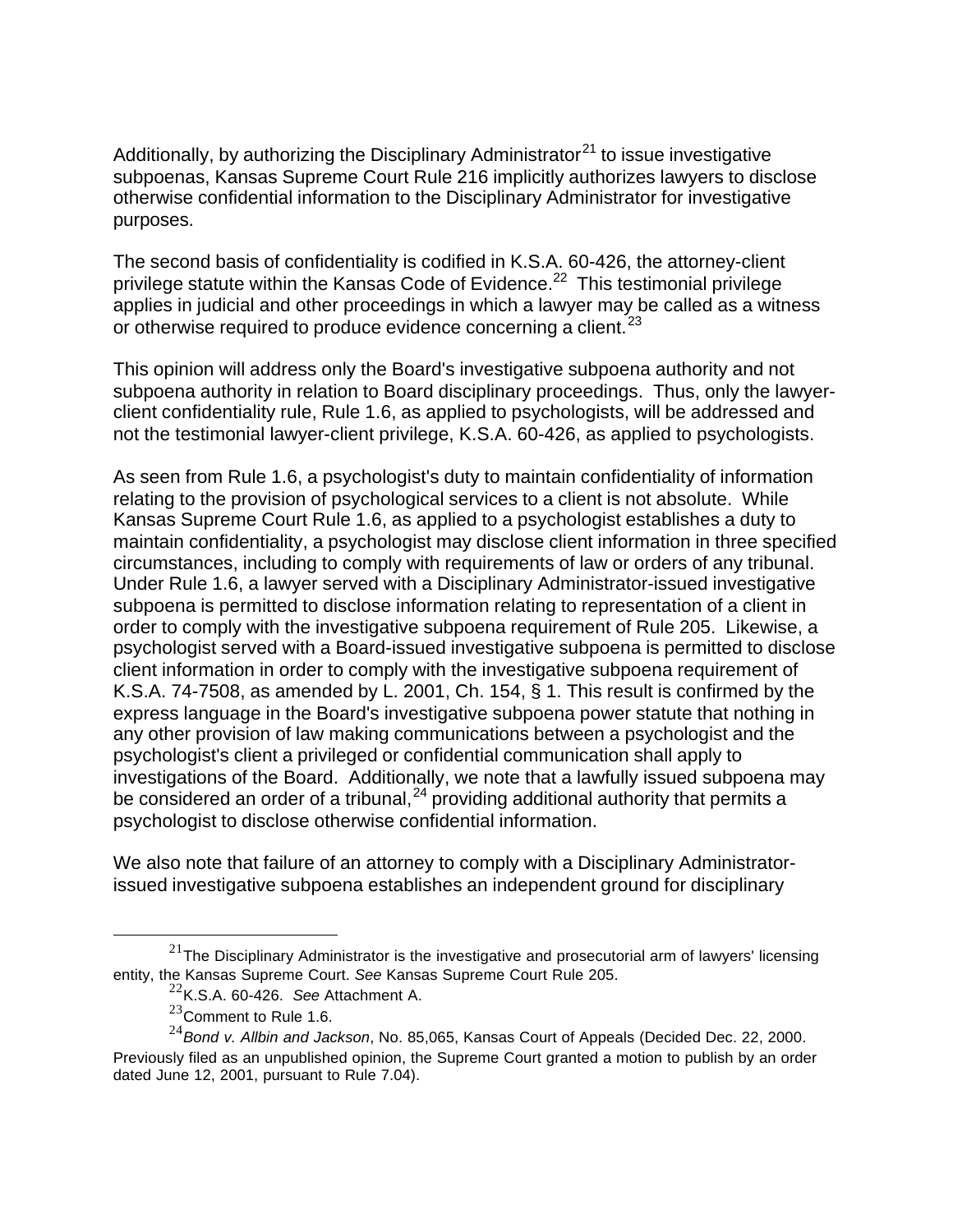action: lack of cooperation in the investigation of a disciplinary complaint.<sup>25</sup> Likewise with psychologists, "refusing to cooperate in a timely manner with the board's investigation of complaints" is unprofessional conduct<sup>26</sup> and failure to comply with a Board-issued investigative subpoena would establish an independent disciplinary ground. Under this section of the unprofessional conduct regulation, a psychologist is bound to comply with a requirement of law, *i.e.* cooperate in a timely manner with a Board investigation. Thus, this unprofessional conduct provision establishes another basis under Rule 1.6 as applied to psychologists that allows a psychologist to disclose client information pursuant to a Board-issued subpoena.

In relation to an optometrist who failed to cooperate with a Board request to furnish information, the Kansas Supreme Court favorably quoted from an Oregon case:

"[Oregon law] specifies that a failure to cooperate with a Board investigation in exactly the way that petitioner did is a ground for revocation. Had the legislature not so provided and had it created only 'substantive' grounds for revocation, the Board's ability to revoke a license would often be dependent on the outcome of an investigation that the licensee could impede or prevent."<sup>27</sup>

The Supreme Court of Rhode Island artfully expressed the public policy supporting disclosure of otherwise confidential patient records pursuant to a licensing board's investigation.

"By establishing the Board of Medical Review and authorizing it to investigate charges of unprofessional conduct against physicians, the Legislature manifested a desire to improve the quality of health-care services rendered in this state and to maintain a standard of professional ethics. By enacting the Confidentiality of Health Care Information Act, the Legislature has sought to encourage open disclosure of information from patient to physician so as to aid in the effective treatment of the patient. However, when a physician is under investigation for unprofessional conduct and the physician attempts to invoke the patient-physician privilege and to prevent the investigatory committee from obtaining records necessary to its investigation, it seems apparent that the injury to society's interest in integrity within the medical profession is much greater than the injury done to the patient's interest in the privacy of his medical records. A physician under investigation for his professional misconduct

<sup>25</sup>*In the Matter of McIntosh*, 259 Kan. 532 (1996).

 $^{26}$ K.A.R. 102-1-10(b)(14).

<sup>27</sup>*Abbott v. Kansas Board of Examiners in Optometry*, 268 Kan. 739 (2000), quoting *Anderson v. Board of Medical Examiners*, 770 P.2d 947 (Ore. 1989).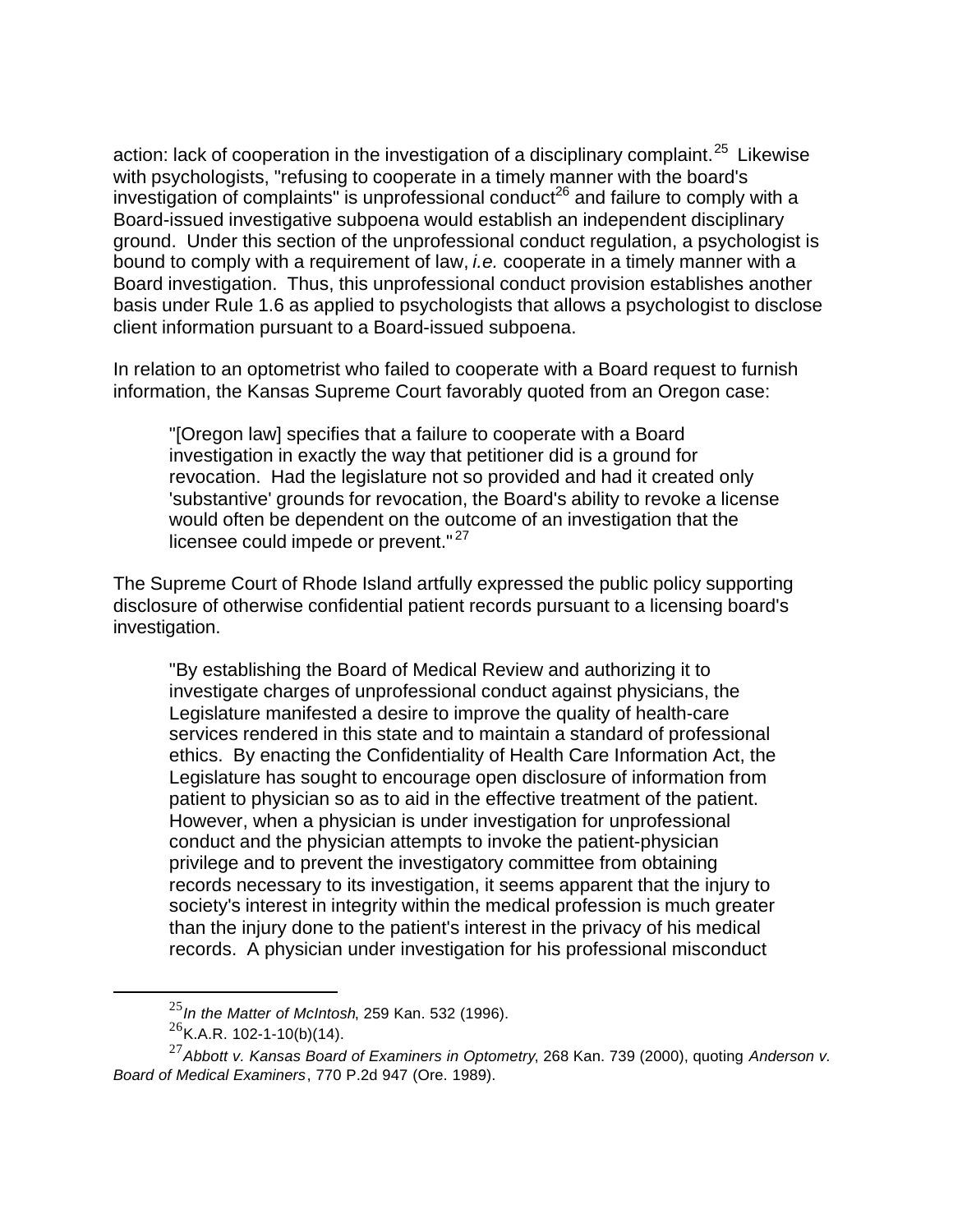subverts rather than supports the rights of the patient by distorting the patient's privilege to serve his own ends."<sup>28</sup>

The New York Supreme Court has also articulated public policy reasons that support the supremacy of a medical board's investigative subpoena over patient confidentiality:

"In reviewing the legislative history of Public Health Law § 230, it is clear that the Legislature took note of the fact that the Board, during the first year of its existence, was frustrated in its ability to properly conduct investigations of physicians due to the unavailability of facts. The Board was therefore given subpoena power specifically designed to override the physician-patient privilege for the limited purpose of carrying out the Board's function and otherwise protected the confidentiality of that relationship. The public policy at the root of the bill was to prevent a physician from causing, engaging in or maintaining a condition or activity which constitutes an imminent danger to the health of the people."<sup>29</sup>

Through the 2001 amendments to K.S.A. 74-7508, the Kansas Legislature affirmed the overriding value of protecting the public from "unscrupulous, immoral or incompetent" psychologists by explicitly providing the Board with investigative subpoena authority that overrides a client's interest in the confidentiality of records maintained by a psychologist. This was accomplished in a manner that would, however, protect the records from further disclosure absent narrowly defined exceptions.

#### **Records of a Psychologist** *Not* **Under Investigation**, **or Under Investigation in Relation to a** *Different* **Client**

As discussed, a Board-issued investigative subpoena must comply with specified criteria:

(1) The subpoenaed records must be sought in connection with a Board investigation;

(2) the investigation must have been initiated by a written complaint or other reasonably reliable written information;

(3) the subpoenaed records must relate to practices that may be grounds for disciplinary action, *i.e.* those grounds specified in K.S.A. 74-5324;

(4) the subpoenaed records must be relevant to the allegation that is the subject matter of the investigation;

<sup>28</sup>*In re Board of Medical Review Investigation*, 463 A.2d 1373 (R.I. 1983).

<sup>29</sup>*Atkins v. Guest*, 158 Misc.2d 426, 431 (N.Y.S.Ct. 1993)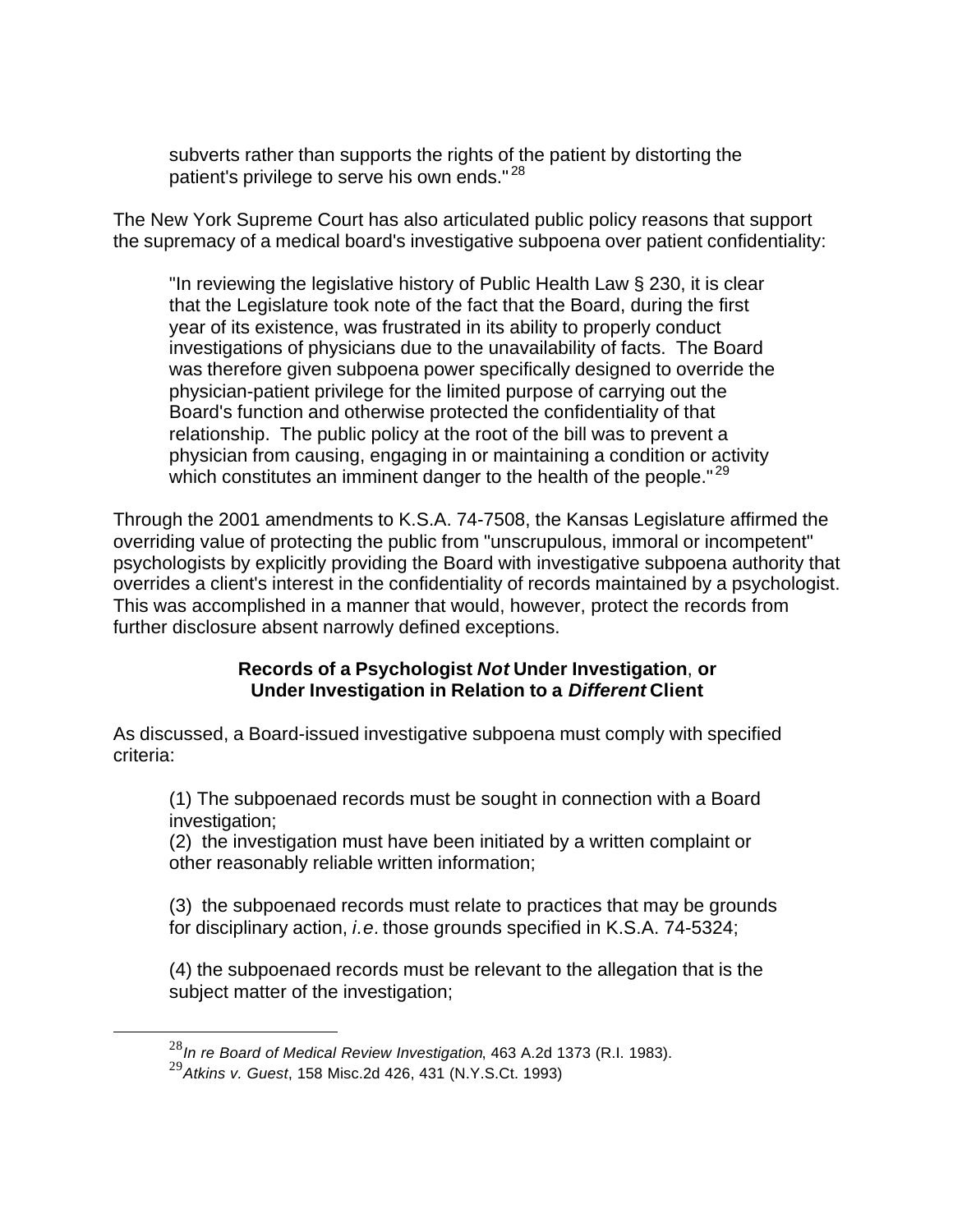(5) the subpoenaed records must be described with sufficient particularity.

However, neither the Board's investigative subpoena power statute, nor court established principles of law concerning administrative agency investigative subpoenas, restrict the issuance of an investigative subpoena only to client records maintained by a psychologist who is the subject of the investigation or to records of a psychologist who is the subject of a Board investigation in relation to only one client. In response to the specific questions you ask, assuming the above-described statutory criteria are met, the Board is authorized to issue an investigative subpoena for psychological records (1) of a client that are maintained by a psychologist who is *not* the subject of a Board investigation and (2) of a psychologist's client when that psychologist is under investigation in relation to a different client.

Some examples from other states whose courts have addressed these issues illustrate the application of a licensing board's investigative subpoena authority in relation to client confidentiality under statutes similar to those in Kansas and in circumstances pertinent to your inquiries.

(1) Marsha sought the professional services of psychologist Hines. Eventually they married. At this point Marsha engaged psychologist Guenthers as her personal counselor. The Iowa Board of Psychology Examiners received a complaint regarding Hines. The gist of the complaint concerned some alleged conduct between Marsha and Hines during their psychologist-patient relationship. Marsha was not the source of the complaint. The Board subpoenaed and received Hines' clinical records concerning Marsha. The Board then subpoenaed Guenthers' clinical records concerning Marsha. Guenthers moved to quash the subpoena and the case ended up before the Iowa Supreme Court. Under an Iowa statute that is comparable to the Kansas Board's investigative subpoena statute, the Court determined:

"[T]he investigative subpoena statute authorizes the board to issue a subpoena to compel production of professional records in the custody of *any* mental health professional. The district court correctly determined that the subpoena power of the board was statutorily broad enough to reach Marsha's professional records in Guenthers' possession."<sup>30</sup>

(2) In connection with an investigation of a psychiatrist for professional misconduct, the licensing board issued subpoenas to another psychiatrist and a psychologist who subsequently treated the patient. The patient did not initiate the investigation and strenuously objected to any disclosure of her patient records. The case reached the

<sup>30</sup>*McMaster v. Iowa Board of Psychology Examiners*, 509 N.W.2d 754, 757 (Iowa 1993) (emphasis original). In accord *Wood v. Board of Medical Quality*, 166 Cal.App.3d 1138 (1985).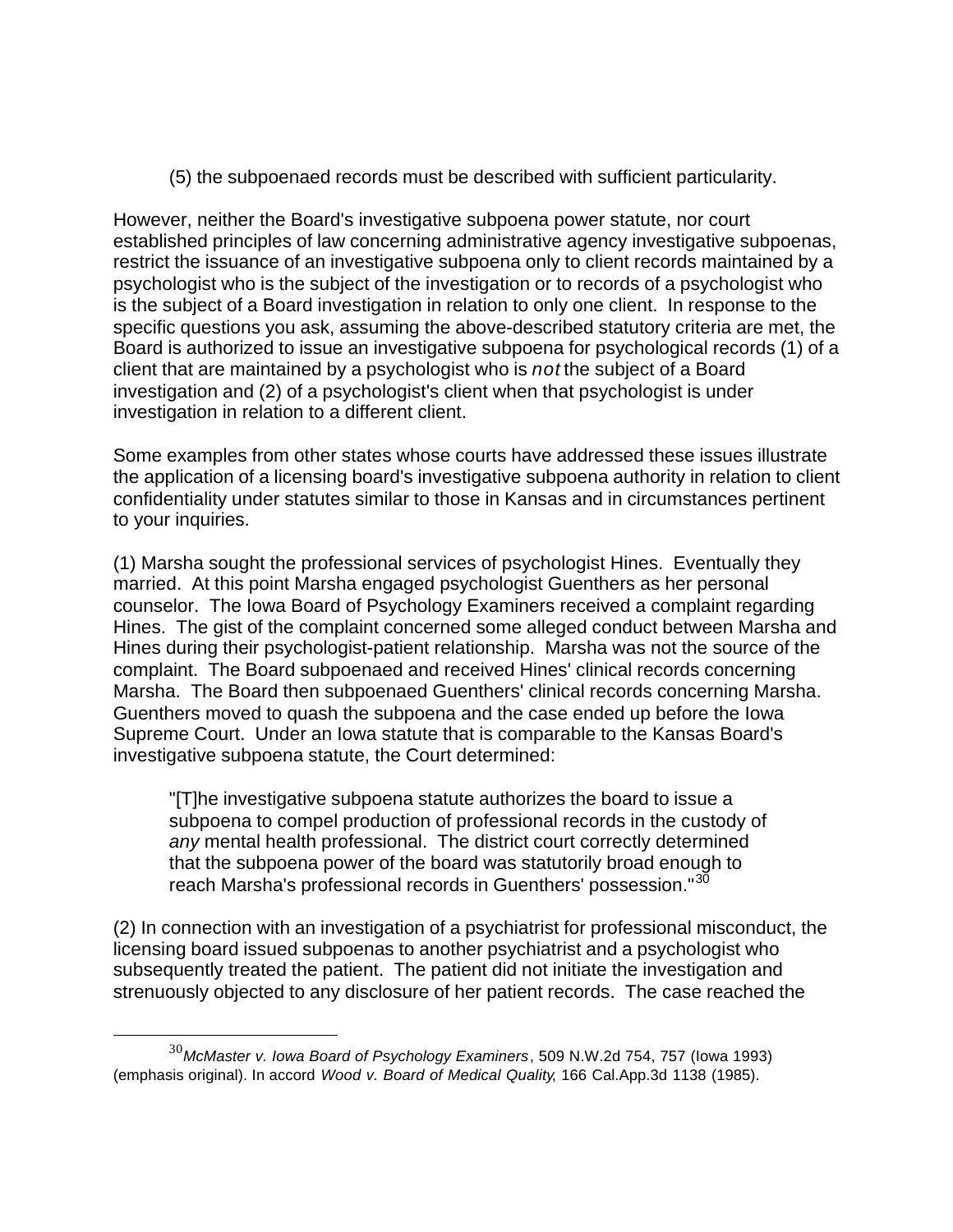New York Supreme Court which first noted the Board's threefold burden: authority, relevancy and some basis for inquisitorial action. The Court next noted that patient confidentiality did not act as an absolute bar to the Board's acquisition of patient records. However, the Court went on:

"Whether this authorization extends to the patient and office records of a subsequent treating physician or psychologist is a much closer question. In such instances, the issues of relevancy and basis become much more pronounced. Particularly where the patient objects, any analysis must balance the patient's right to further confidential relationships with a treating psychiatrist or psychologist. Especially when the complaint is filed by a third party, an investigation should not operate to deprive an innocent party from the statutorily guaranteed confidentiality of his or her treatment with the person of his or her choice. In such instances, the burden upon the Board becomes increasingly manifest."<sup>31</sup>

The Court concluded that under the circumstances of that case:

"[T]he Board had not established any relevancy other than what must be categorized as a fishing expedition in an attempt to possibly link these treatments to some undesignated and ill-defined continuing breach of professional ethics, the relevancy of which is suspect at best."<sup>32</sup>

(3) The New York state medical licensing board initiated an investigation into a doctor's professional conduct, specifically with regard to information it had received which suggesting that he was practicing medicine either with gross incompetence or with negligence on more than one occasion. The Board requested and received from the doctor patient records pertaining to the patient who had lodged the initial complaint. After receiving additional information on other patients from a hospital, the board subpoenaed additional patient records from the doctor. He refused to comply with the subpoena. On appeal the doctor argued that the Board was only authorized to pursue an investigation of his treatment of the complaining patient. The Court, however, said:

"There is no statutory requirement that an investigation be limited to the facts set forth in a complaint. Facts supporting the validity of the complaint may be independently supplied. Nor is the Board limited to an investigation of the specifics of a single complaint of professional misconduct once professional misconduct has been reported. . . . It is irrelevant whether a single complaint or report, or several such complaints, sparked the investigation as long as the Board can make a sufficient

<sup>31</sup>*In the Matter of A-85-04-38*, 525 N.Y.S.2d 479, 481 (1988).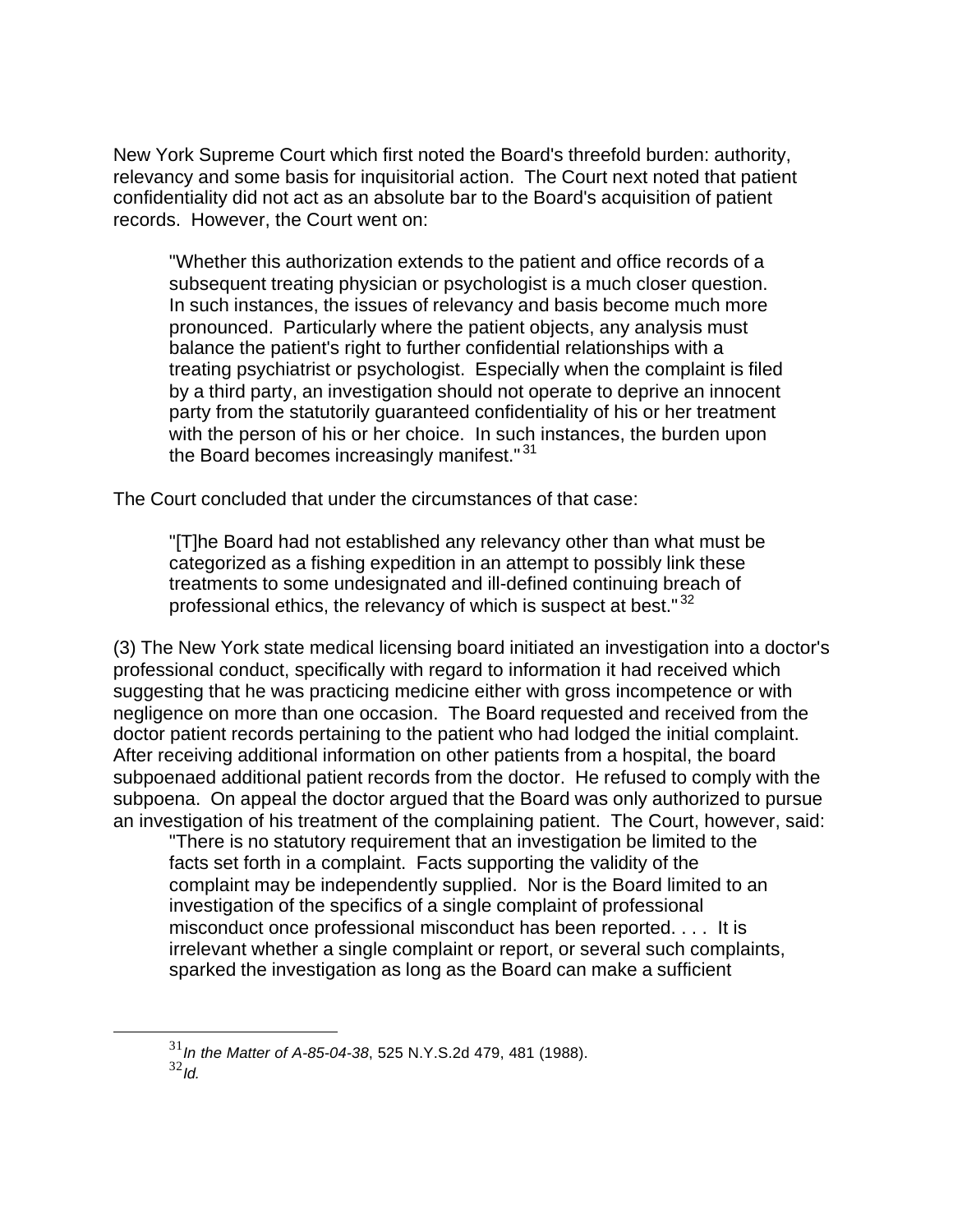threshold showing that the initial complaint had sufficient merit to warrant further investigation into the physician's professional conduct."<sup>33</sup>

As these example cases demonstrate, the facts and circumstances of a particular case will determine the outcome of any challenged Board-issued investigative subpoena. Consequently, before issuing an investigative subpoena, the Board should make every effort to ensure that applicable grounds for disciplinary action are identified, the client records sought are relevant to the inquiry and are described with sufficient particularity. We also note that upon a court challenge to a Board-issued investigative subpoena on the basis of relevancy, an *in camera* inspection by the court may be appropriate.<sup>34</sup>

## **Informed Consent to Release of Client Information**

The third part of your first set of questions implies that a psychologist has a duty to fully inform a client of any potential disclosures of the client's records. While this may be a laudable endeavor, we cannot discern that such a duty has been established either by the Regulation of Psychologists Act or by Kansas case law.

As indicated, the Board is authorized to take disciplinary action against a psychologist who violates specified statutory provisions.<sup>35</sup> One of the provisions permits disciplinary action if a psychologist "has been guilty of unprofessional conduct as defined by rules and regulations established by the board."<sup>36</sup> The only section of the unprofessional conduct regulation that is applicable to the issue of informed consent provides:

"The following acts shall be evidence of unprofessional conduct: failing to obtain written, informed consent from a client or patient, or the client's or patient's legal representative or representatives, . . . before releasing information to a third party concerning the client or patient, *except as required by law.*" 37

This regulation requires a psychologist to obtain a client's knowing consent in writing before disclosing information about the client to a third party unless a provision of law requires the psychologist to disclose the information. A statutorily authorized

<sup>33</sup>*Alter v. New York State Department of Health, State Board for Professional Medical Conduct,* 546 N.Y.S.2d 746, 7748 (1989). *See also Colorado State Board of Medical Examiners*, 984 P.2d 670 (Colo. 1999) and *Fagan v. Department of Professional Regulation*, 534 So.2d 802 (Fl. 1988)

 $34$ "We believe when a claim of privilege, confidentiality or irrelvance is raised the court has a duty to conduct an *in camera* inspection to separate and permit discovery of only the relevant documents, thereby protecting against unnecessary and damaging disclosure of irrelevant confidential material." *Berst v. Chipman*, 232 Kan. 180, 187 (1982).

<sup>&</sup>lt;sup>35</sup>K.S.A. 74-5324.

 $36$ K.S.A. 74-5324(d).

 $37$ K.A.R. 102-1-10(b)(9) (emphasis added).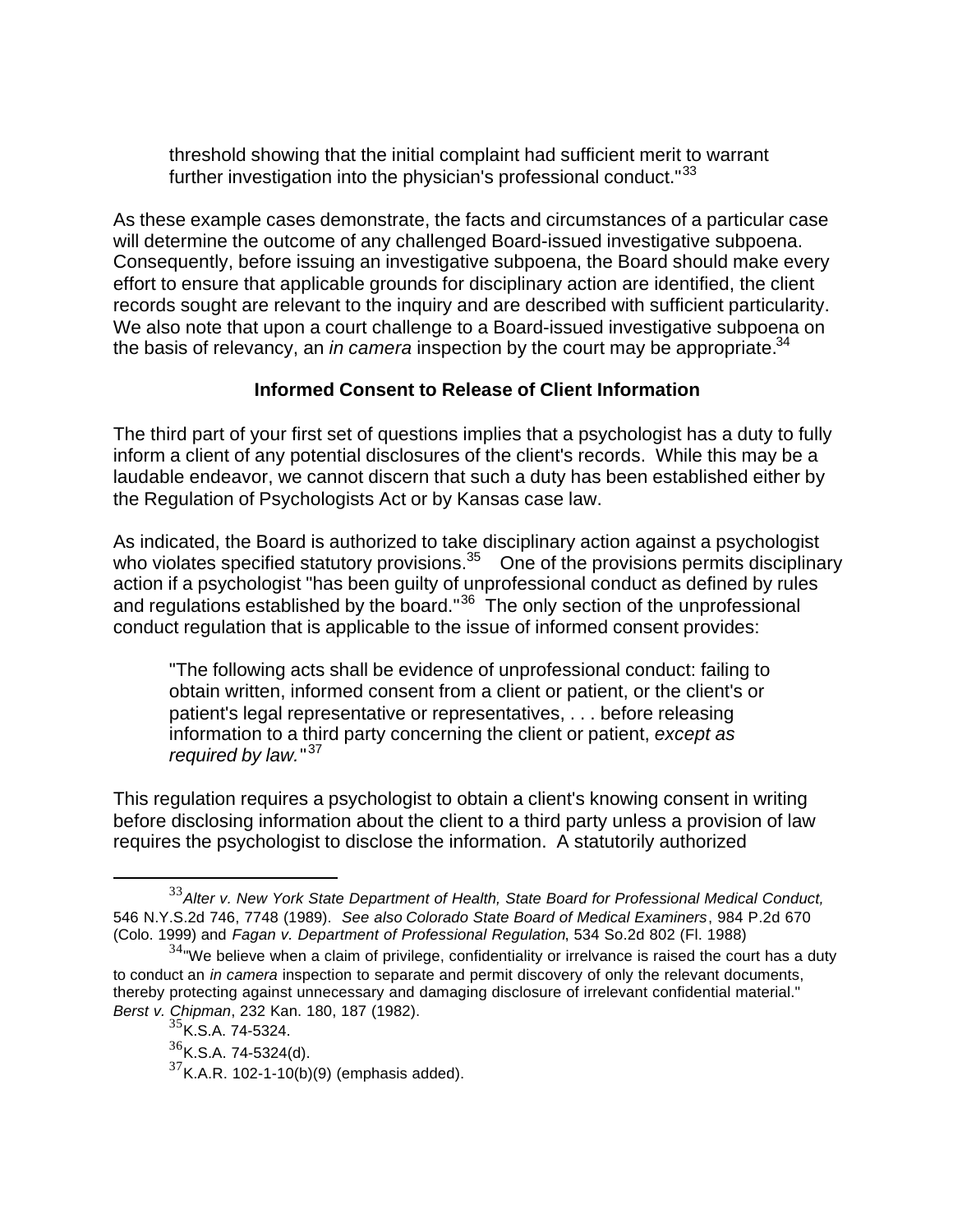investigative subpoena issued by the Board that directs a psychologist to produce client records would clearly fall within the "required by law" provision. Thus a psychologist is not required to obtain a client's written, informed consent prior to disclosing client records in response to a Board issued investigative subpoena.

## **Part 2**

## **Confidentiality of Alcohol and Drug Abuse Patient Records**

You next ask:

"2. What is the applicability of the federal confidentiality regulation, 42 CFR Part 2, to the Board's authority to issue an investigative subpoena for substance abuse records of a patient that are maintained by a covered substance abuse treatment facility?"

Under the authority of the federal Public Health Service Act,  $38$  regulations were adopted concerning the confidentiality of alcohol and drug abuse patient records.<sup>39</sup> The purpose of the regulations is to impose restrictions upon the disclosure and use of alcohol and drug abuse patient records which are maintained in connection with performance of any federally assisted alcohol and drug abuse program.<sup>40</sup> The patient records to which the regulations apply may be disclosed or used only as permitted by the regulations.<sup>41</sup> The regulations provide for disclosure of patient information with the patient's written consent,<sup>42</sup> as well as for disclosure without the patient's consent in specified circumstances.<sup>43</sup> Additionally, and of interest in relation to your question, the regulations provide for court orders authorizing disclosure and use of otherwise confidential drug and alcohol patient records.<sup>44</sup>

The regulation explains that such an order of a court is a unique kind of court order whose only purpose is to authorize a disclosure or use of patient information which would otherwise be prohibited. Further, such a court order by itself does not compel

 $\overline{a}$ 

 $^{41}$ 42 C.F.R. § 2.13.

 $4242$  C.F.R. §§ 2.31 to 2.35.

 $^{43}$ 42 C.F.R. §§ 2.51 (for medical emergencies), 2.52 (for research activities) and 2.53 (for audit and evaluation activities).

 $4442$  C.F.R. §§ 2.61 through 2.67.

<sup>38</sup>42 U.S.C. § 290ee-3.

 $39$ 42 C.F.R. Part 2.

 $^{40}$ 42 C.F.R. § 2.3. An alcohol or drug abuse program is considered to be federally assisted if (1) it is conducted in whole or in part, whether directly or by contract or otherwise by any department or agency of the United States or (2) it is carried out under a license, certification, registration, or other authorization granted by any department or agency of the United States. *See* 42 C.F.R. § 2.12(b).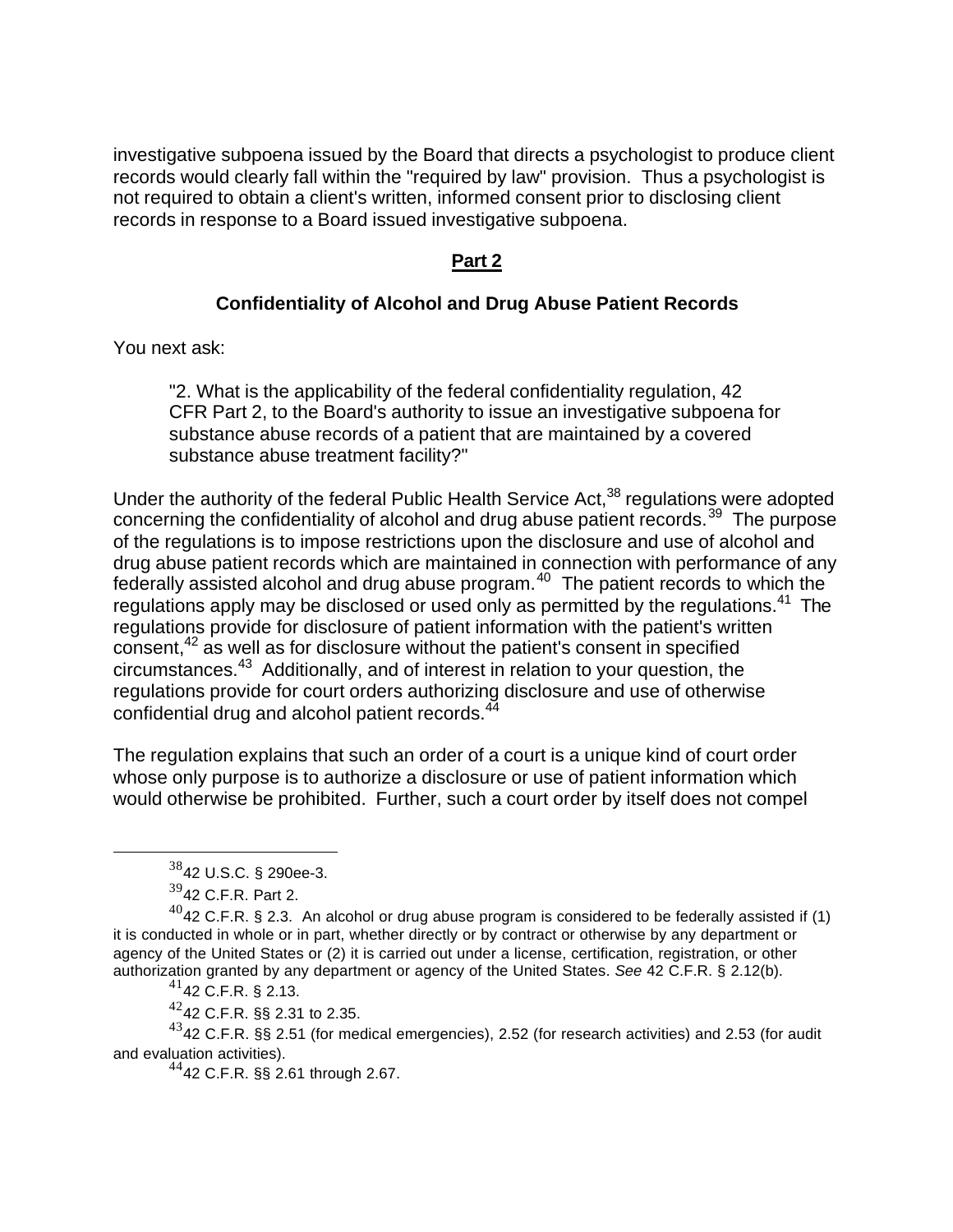disclosure unless accompanied by a subpoena or other similar legal mandate.<sup>45</sup> Procedures and criteria for obtaining an order authorizing disclosure and use of records for investigative or prosecutorial purposes are established:

"An order authorizing the disclosure or use of patient records to criminally or *administratively investigate* or prosecute a program, a person holding the records (or employees or agents of the program or person) may be applied for by any *administrative, regulatory*, supervisory, investigative, law enforcement or prosecutorial agency having jurisdiction over the program's or person's activities." <sup>46</sup>

A disclosure order is warranted only if the court determines that good cause exists. To make that determination, the court must find that:

"(1) Other ways of obtaining the information are not available or would not be effective; and

"(2) the public interest and need for the disclosure outweigh the potential injury to the patient, the physician-patient relationship and the treatment services." <sup>47</sup>

Assuming, therefore, that the Board makes the appropriate application before a court of competent jurisdiction for a disclosure order, the court finds good cause for such an order, and a Board-issued subpoena complies with statutory requirements regarding grounds for disciplinary action, relevancy and particularity, the Board would be able to access drug or alcohol abuse patient records maintained in a federally assisted drug or alcohol abuse program. <sup>48</sup>

 $45$ 42 C.F.R. § 2.61(a).

<sup>46</sup>42 C.F.R. § 2.66.

 $47$ 42 C.F.R. § 2.64(d)

<sup>48</sup>*See e.g., State Board of Medical Examiners v. Fenwick Hall, Inc.*, 419 S.E.2d 222 (S.C. 1992) and *In re The August, 1993 Regular Grand Jury*, 854 F.Supp. 1380 (S.D. Ind. 1994).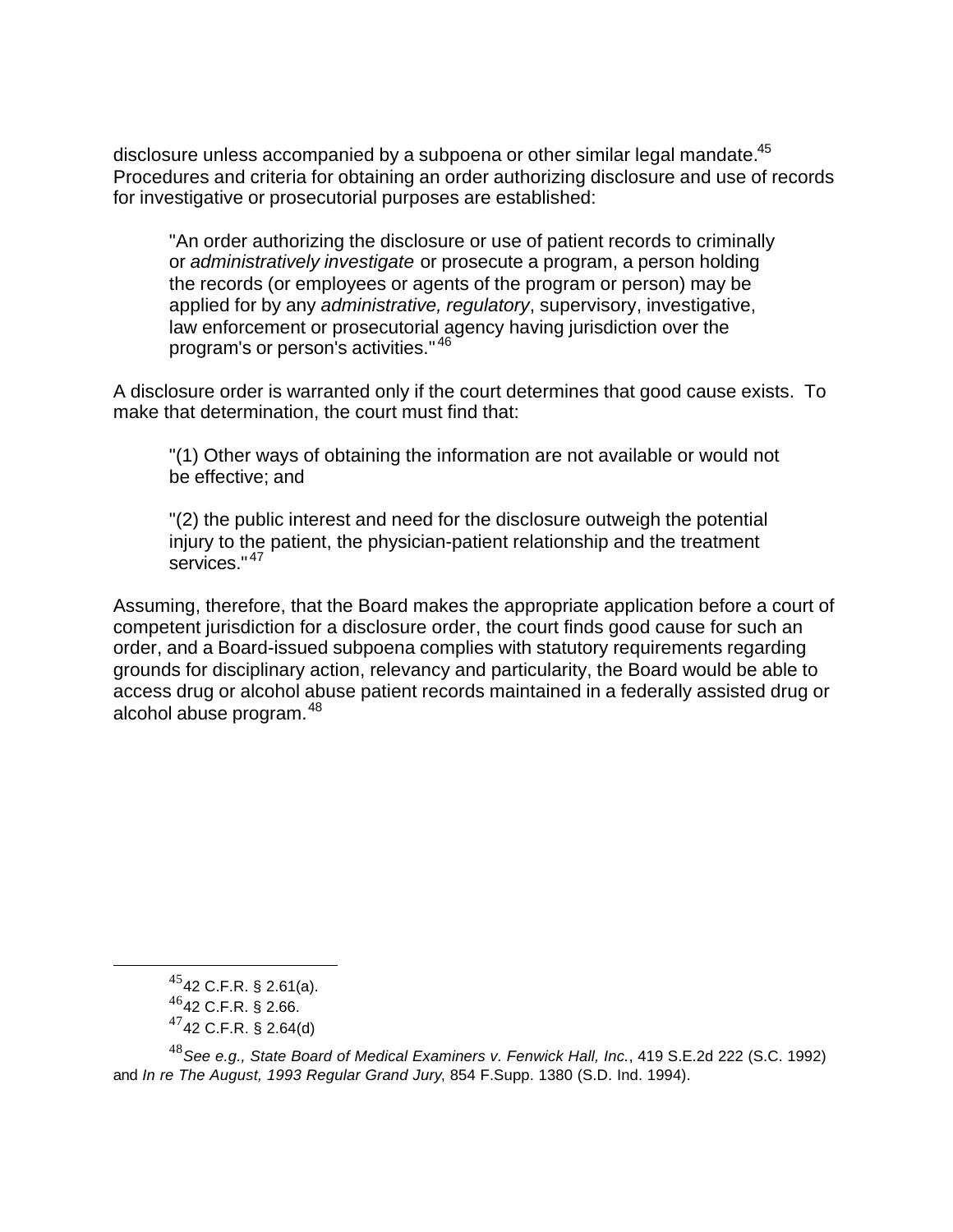Phyllis Gilmore Page 17

# **Part 3**

## **Standards for Privacy of Individually Identifiable Health Information**

Your final question is:

"3. What is the applicability of the federal Standards for Privacy of Individually Identifiable Health Information, 45 C.F.R. Parts 160 through 164 (adopted pursuant to the federal Health Insurance Portability and Accountability Act of 1996) to the Board's authority to issue an investigative subpoena for records maintained by a covered health care provider?"

Pursuant to the authority granted by the Health Insurance Portability and Accountability Act of 1996, the Health Care Financing Administration, a division of the Department of Health and Human Services, issued final regulations related to the security and privacy of health care information.<sup>49</sup> Although the regulations became effective April 16, 2001, the Department of Health and Human Services has given health care providers two years to achieve compliance.

The obligations of these broad regulations apply to covered entities: "health plans, health care clearinghouses, and health care providers"<sup>50</sup> who transmit health information in electronic form in connection with certain transactions.<sup>51</sup> Health care includes "preventive, diagnostic, therapeutic, rehabilitative, maintenance, or palliative care, and counseling, service, assessment or procedure with respect to the physical or mental condition or functional status of an individual or that affects the structure or function of the body." <sup>52</sup> A psychologist is clearly considered a covered health care provider.

The general privacy rule established by these regulations provides that "a covered entity may not use or disclose protected health information, except as permitted or required" by the regulations.<sup>53</sup> Six general categories of permitted uses and disclosures are specified: (1) to the individual, (2) with a consent that complies with specified requirements, (3) without consent under certain conditions, except with respect to psychotherapy notes, (4) with an authorization that complies with specified requirements, (5) pursuant to an agreement as specified by the regulations and (6) as

<sup>49</sup>42 C.F.R. § 160 *et seq*. and 42 C.F.R. § 164 *et seq*.

 $50<sub>''</sub>$ Health care provider" includes any person or organization who furnishes, bills, or is paid for health care in the normal course of business. 42 C.F.R. § 160.103.

 $51$ 42 C.F.R. §164.104.

 $52$ 42 C.F.R. § 160.103.

<sup>53</sup>42 C.F.R. § 164.502.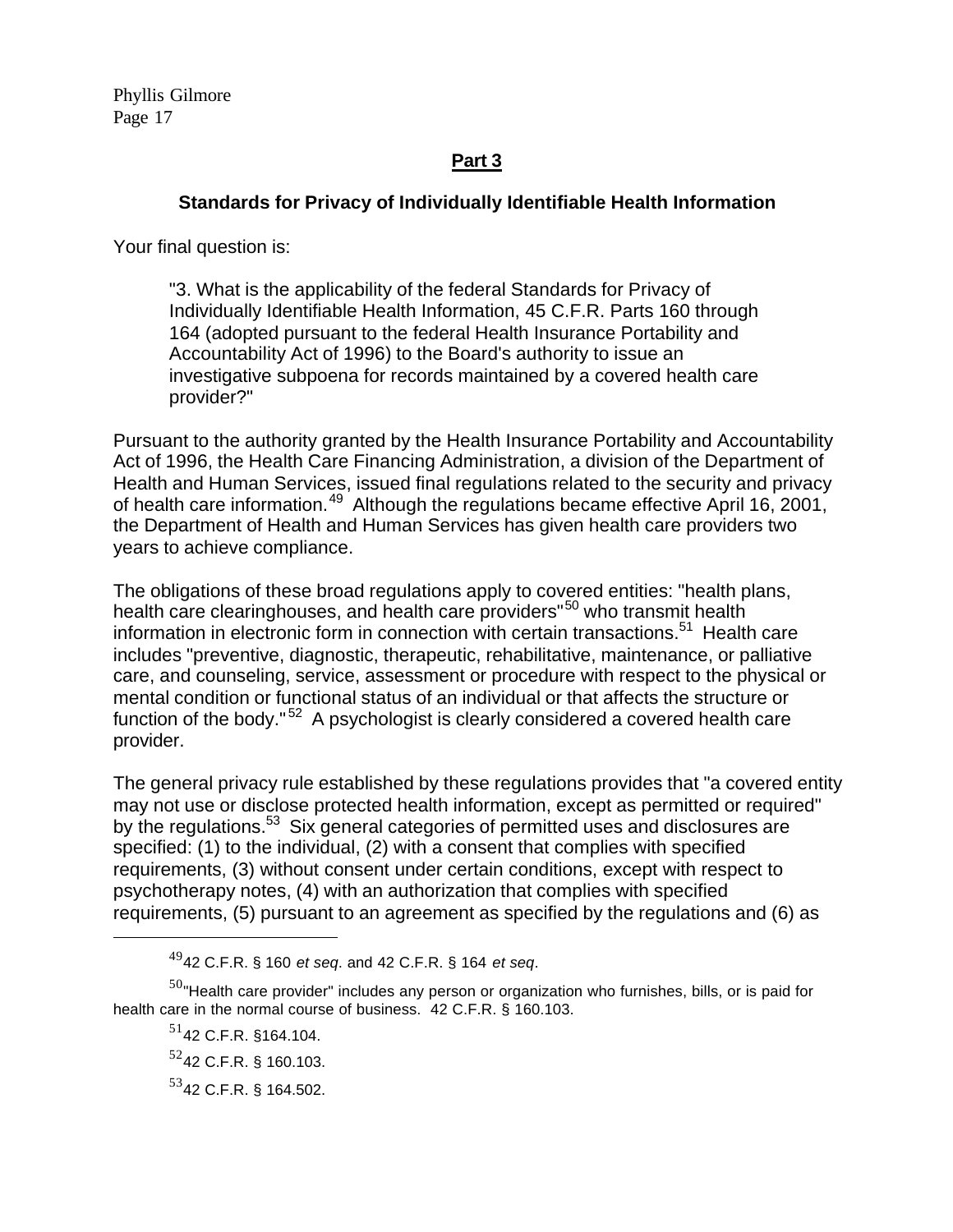Phyllis Gilmore Page 18

permitted by and in compliance with the section titled "Uses and disclosures for which consent, an authorization, or opportunity to agree or object is not required."<sup>54</sup> It is this last disclosure category with which we are concerned.

In a number of situations a health provider may use and/or disclose health information without consent, without authorization and without opportunity for the individual to agree or object. One of those situations pertains to disclosures for judicial and administrative proceedings, either in response to a court or administrative tribunal order or in response to a subpoena, discovery request or other lawful process.<sup>55</sup> Disclosure pursuant to a subpoena is authorized only if the subpoena is accompanied by satisfactory assurance that reasonable efforts have been made (1) to provide notice to the individual whose records are sought or (2) to secure a qualified protective order. The regulation specifies in detail what those reasonable efforts are required to entail.<sup>56</sup>

Psychotherapy notes fall within the category of records that generally may be used or disclosed only if an authorization containing specified core elements has been obtained. However, there are exceptions to this general rule, including a use or disclosure that is permitted if required by law.<sup>57</sup> In that event, a health care provider may disclose protected health information to the extent that such disclosure complies with and is limited to the relevant requirements of such law.<sup>58</sup>

"*Required by law* means a mandate contained in law that compels a covered entity to make a use or disclosure of protected health information and that is enforceable in a court of law. *Required by lawincludes*, but is not limited to . . . subpoenas . . . issued by . . . an administrative body authorized to require the production of information; . . . or an authorized investigative demand . . . . "<sup>59</sup>

Assuming, therefore, that the Board complies with requirements of 42 C.F.R. 512.164(e) regarding notice or attempt to secure a qualified protective order and a Board-issued subpoena complies with statutory requirements regarding grounds for disciplinary action, relevancy and particularity, the Board would be able to access health information

 $\overline{a}$ 

<sup>56</sup>42 C.F.R. § 164.512. *See* Attachment B for specific details.

 $57$ 42 C.F.R. § 164.508(a).

<sup>54</sup>42 C.F.R. § 164.502.

 $^{55}$ 42 C.F.R. § 164.512(e). The other circumstances for which uses and/or disclosure is authorized under this subsection are as required by law, for public health activities, about victims of abuse, neglect or domestic violence, for health oversight activities, for law enforcement purposes, about decedents, for cadaveric organ, eye or tissue donation purposes, for research purposes, to avert a serious threat to health or safety, for specialized government functions, and for workers' compensation. 42 C.F.R. § 160.512(a) through (l).

 $58$ 42 C.F.R. § 164.512(a).

 $59$ 42 C.F.R. § 164.501.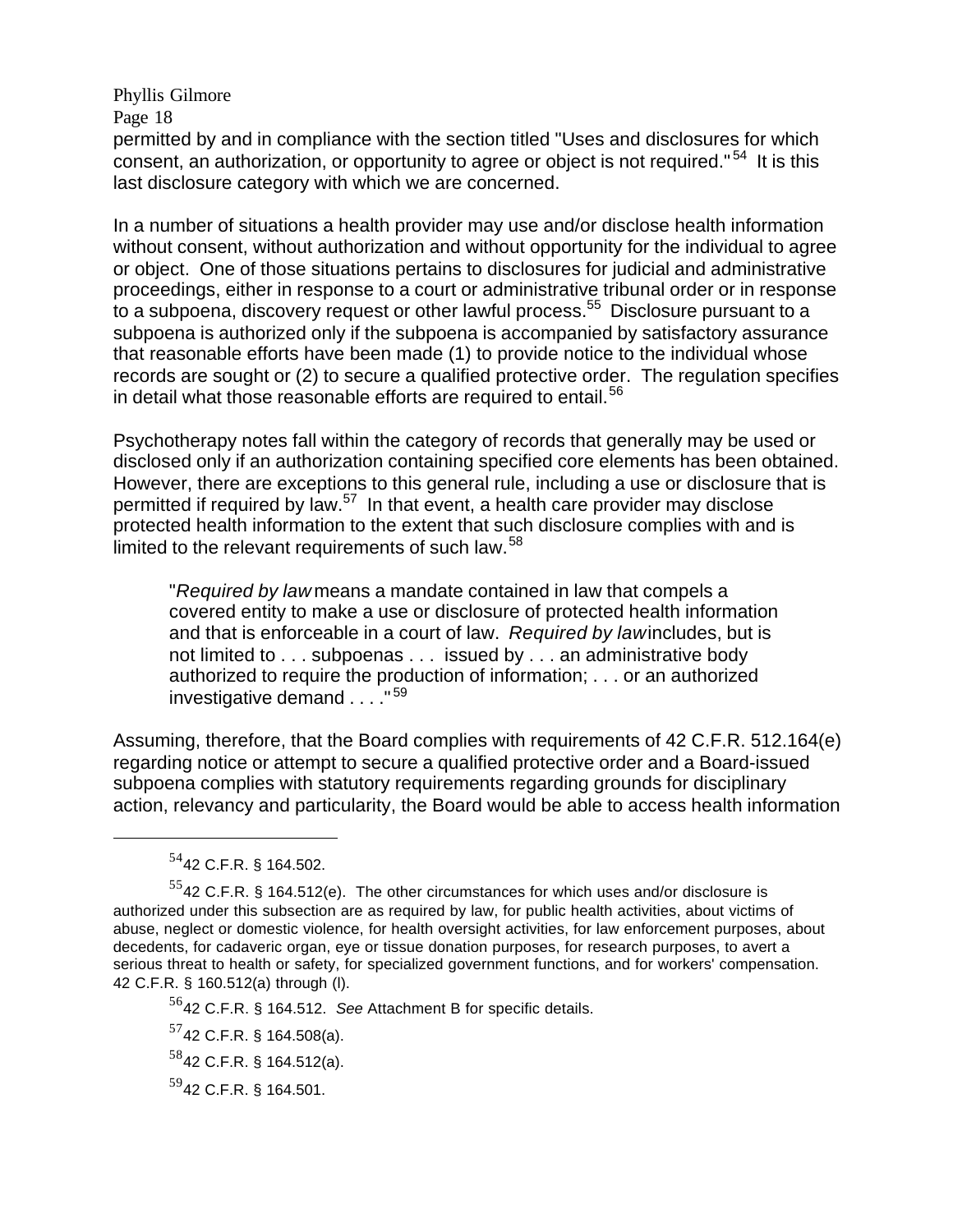Phyllis Gilmore Page 19 records, including psychotherapy notes, concerning an individual that are maintained by a health care provider, such as a psychologist.

#### **Conclusion**

In conclusion, the Behavioral Sciences Regulatory Board's investigative subpoena power comports with established principles of law as determined by the Kansas Supreme Court. Initially, authority to issue any investigative subpoena is triggered only by Board receipt of a written complaint or other reasonably reliable written information. The statute authorizing the Board to issue an investigative subpoena then limits the Board to seeking documents that relate to practices which may be grounds for disciplinary action, *i.e.* an inquiry that the Board is authorized to make. Further, any documents sought must be described with sufficient particularity and must be reasonably relevant to the allegation that is the subject matter of the investigation.

Through its 2001 amendments to the Board's subpoena authority statute, the Kansas Legislature affirmed the overriding value of protecting the public from "unscrupulous, immoral or incompetent" psychologists by explicitly providing the Board with investigative subpoena authority that overrides a client's interest in the confidentiality of records maintained by a psychologist. This was accomplished in a manner that would, however, protect the records from further disclosure absent narrowly defined exceptions.

Assuming statutory requirements regarding grounds for disciplinary action, relevancy and particularity are met, the Board is authorized to issue an investigative subpoena for psychological records (1) of a client that are maintained by a psychologist who is *not* the subject of a Board investigation and (2) of a psychologist's client when that psychologist is under investigation in relation to a different client. A psychologist is not required to obtain a client's written, informed consent prior to disclosing client records in response to a Board-issued investigative subpoena.

Assuming that the Board makes the appropriate application before a court of competent jurisdiction for a disclosure order, the court finds good cause for such an order, and a Board-issued subpoena complies with statutory requirements regarding grounds for disciplinary action, relevancy and particularity, the Board would be able to access drug or alcohol abuse patient records maintained in a federally assisted drug or alcohol abuse program.

Assuming that the Board complies with requirements of 42 C.F.R. § 512.164(e) regarding notice and an attempt to secure a qualified protective order and a Boardissued subpoena complies with statutory requirements regarding grounds for disciplinary action, relevancy and particularity, the Board would be able to access health information records, including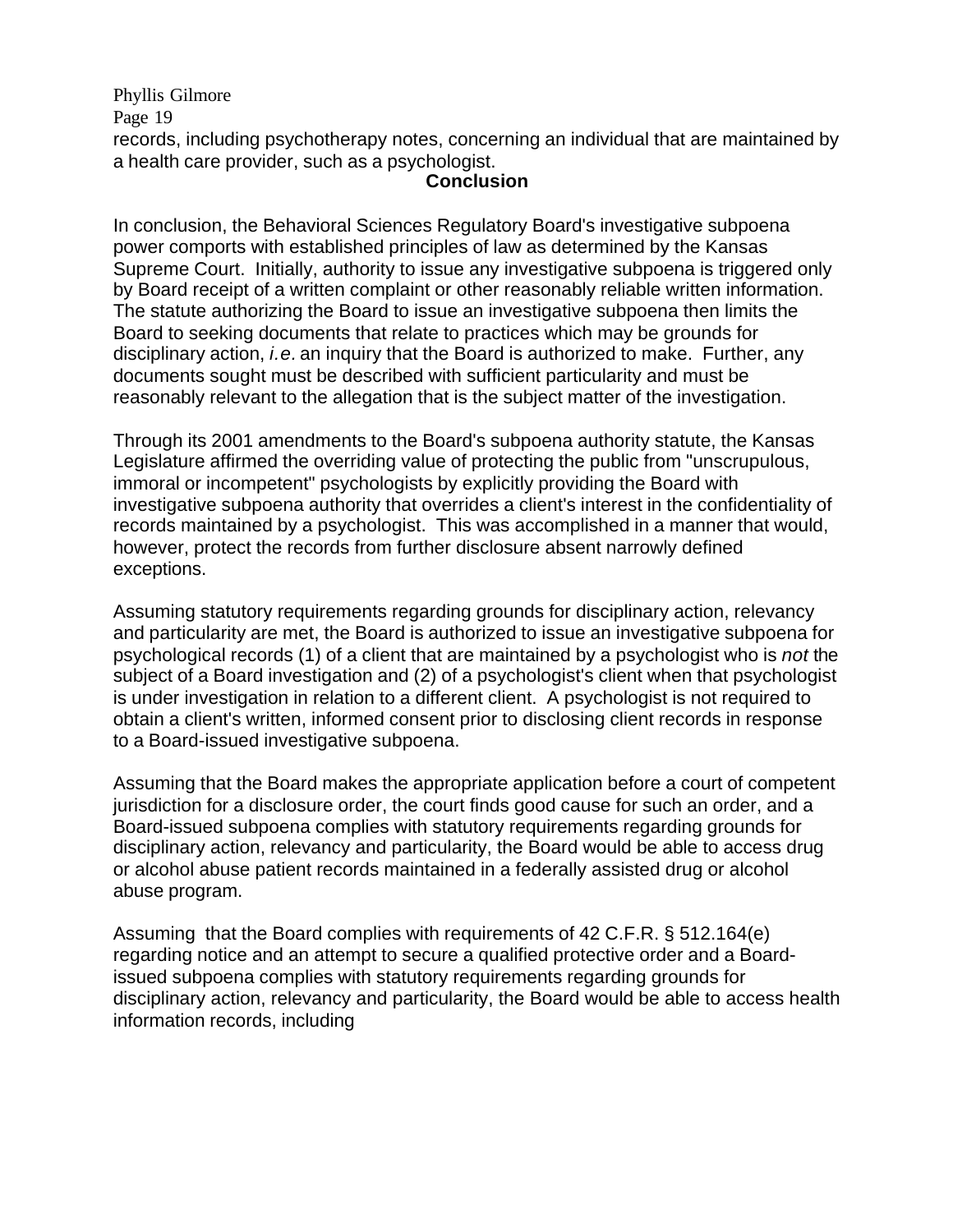Phyllis Gilmore Page 20

psychotherapy notes, concerning an individual that are maintained by a health care provider, such as a psychologist.

Very truly yours,

CARLA J. STOVALL Attorney General of Kansas

Camille Nohe Assistant Attorney General

CJS:JLM:CN:jm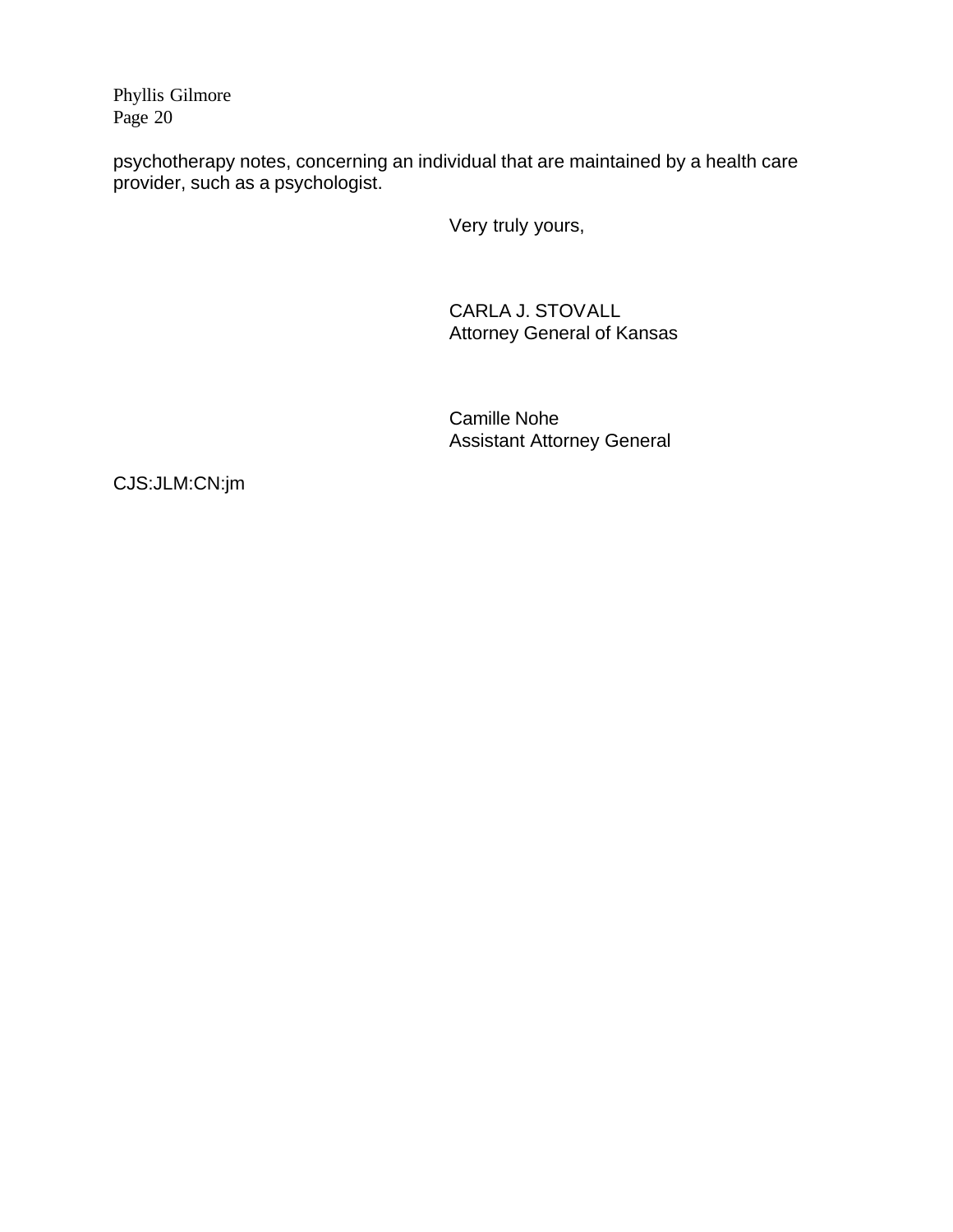## **ATTACHMENT A**

K.S.A. 60-426. **Lawyer-client privilege.** (a) Subject to K.S.A. 60-437, and except as otherwise provided by subsection (b) of this section communications found by the judge to have been between lawyer and his or her client in the course of that relationship and in professional confidence, are privileged, and a client has a privilege (1) if he or she is the witness to refuse to disclose any such communication, and (2) to prevent his or her lawyer from disclosing it, and (3) to prevent any other witness from disclosing such communication if it came to the knowledge of such witness (i) in the course of its transmittal between the client and the lawyer, or (ii) in a manner not reasonably to be anticipated by the client, or (iii) as a result of a breach of the lawyer-client relationship. The privilege may be claimed by the client in person or by his or her lawyer, or if an incapacitated person, by either his or her guardian or conservator, or if deceased, by his or her personal representative. (b) Exceptions. Such privileges shall not extend (1) to a communication if the judge finds that sufficient evidence, aside from the communication, has been introduced to warrant a finding that the legal service was sought or obtained in order to enable or aid the commission or planning of a crime or a tort, or (2) to a communication relevant to an issue between parties all of whom claim through the client, regardless of whether the respective claims are by testate or intestate succession or by inter vivos transaction, or (3) to a communication relevant to an issue of breach of duty by the lawyer to his or her client, or by the client to his or her lawyer, or (4) to a communication relevant to an issue concerning an attested document of which the lawyer is an attesting witness, or (5) to a communication relevant to a matter of common interest between two or more clients if made by any of them to a lawyer whom they have retained in common when offered in an action between any of such clients.

(b) Exceptions. Such privileges shall not extend (1) to a communication if the judge finds that sufficient evidence, aside from the communication, has been introduced to warrant a finding that the legal service was sought or obtained in order to enable or aid the commission or planning of a crime or a tort, or (2) to a communication relevant to an issue between parties all of whom claim through the client, regardless of whether the respective claims are by testate or intestate succession or by inter vivos transaction, or (3) to a communication relevant to an issue of breach of duty by the lawyer to his or her client, or by the client to his or her lawyer, or (4) to a communication relevant to an issue concerning an attested document of which the lawyer is an attesting witness, or (5) to a communication relevant to a matter of common interest between two or more clients if made by any of them to a lawyer whom they have retained in common when offered in an action between any of such clients.

(c) Definitions. As used in this section (1) "client" means a person or corporation or other association that, directly or through an authorized representative, consults a lawyer or lawyer's representative for the purpose of retaining the lawyer or securing legal service or advice from the lawyer in his or her professional capacity; and includes an incapacitated person who, or whose guardian on behalf of the incapacitated person so consults the lawyer or the lawyer's representative in behalf of the incapacitated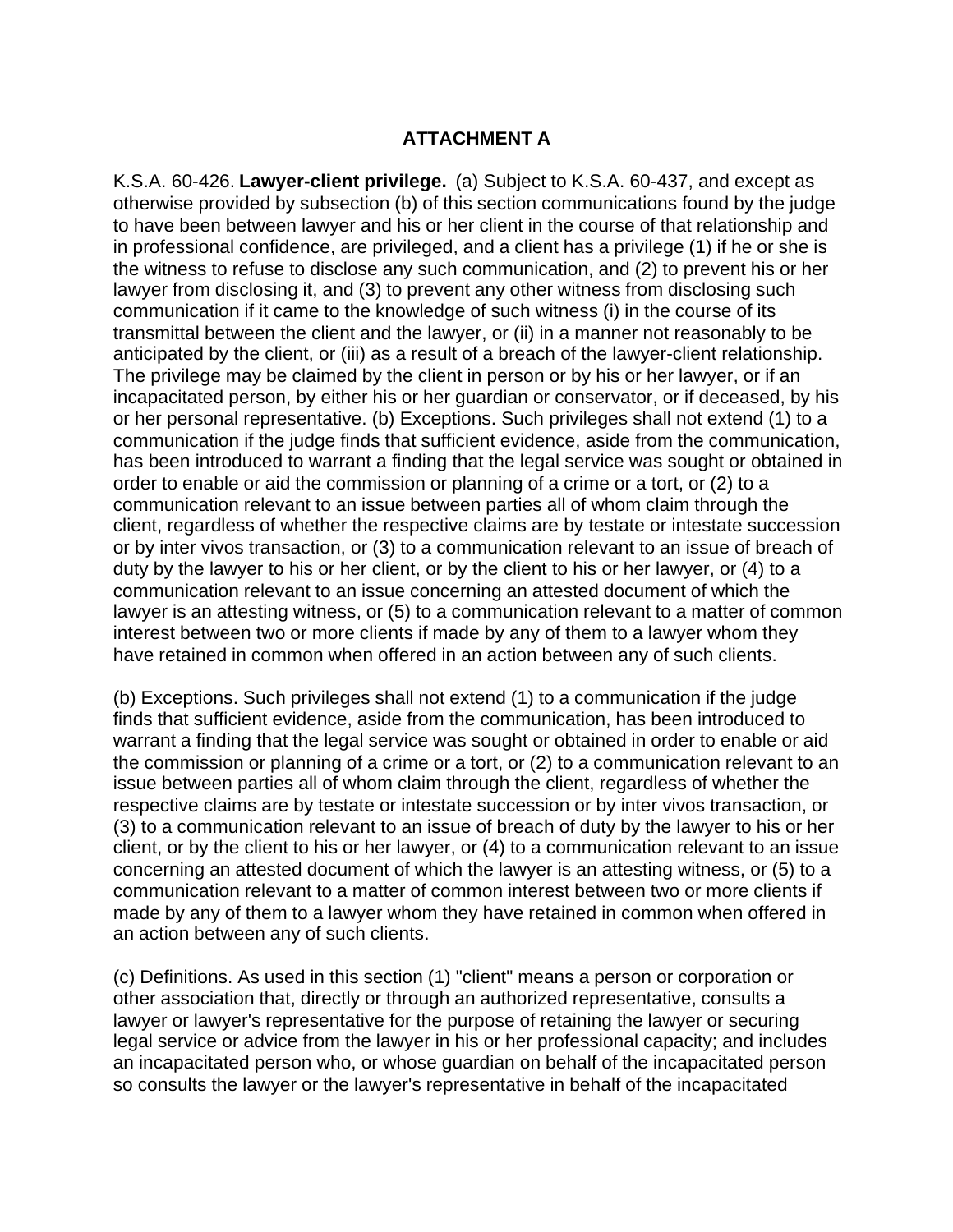person; (2) "communication" includes advice given by the lawyer in the course of representing the client and includes disclosures of the client to a representative, associate or employee of the lawyer incidental to the professional relationship; (3) "lawyer" means a person authorized, or reasonably believed by the client to be authorized to practice law in any state or nation the law of which recognizes a privilege against disclosure of confidential communications between client and lawyer.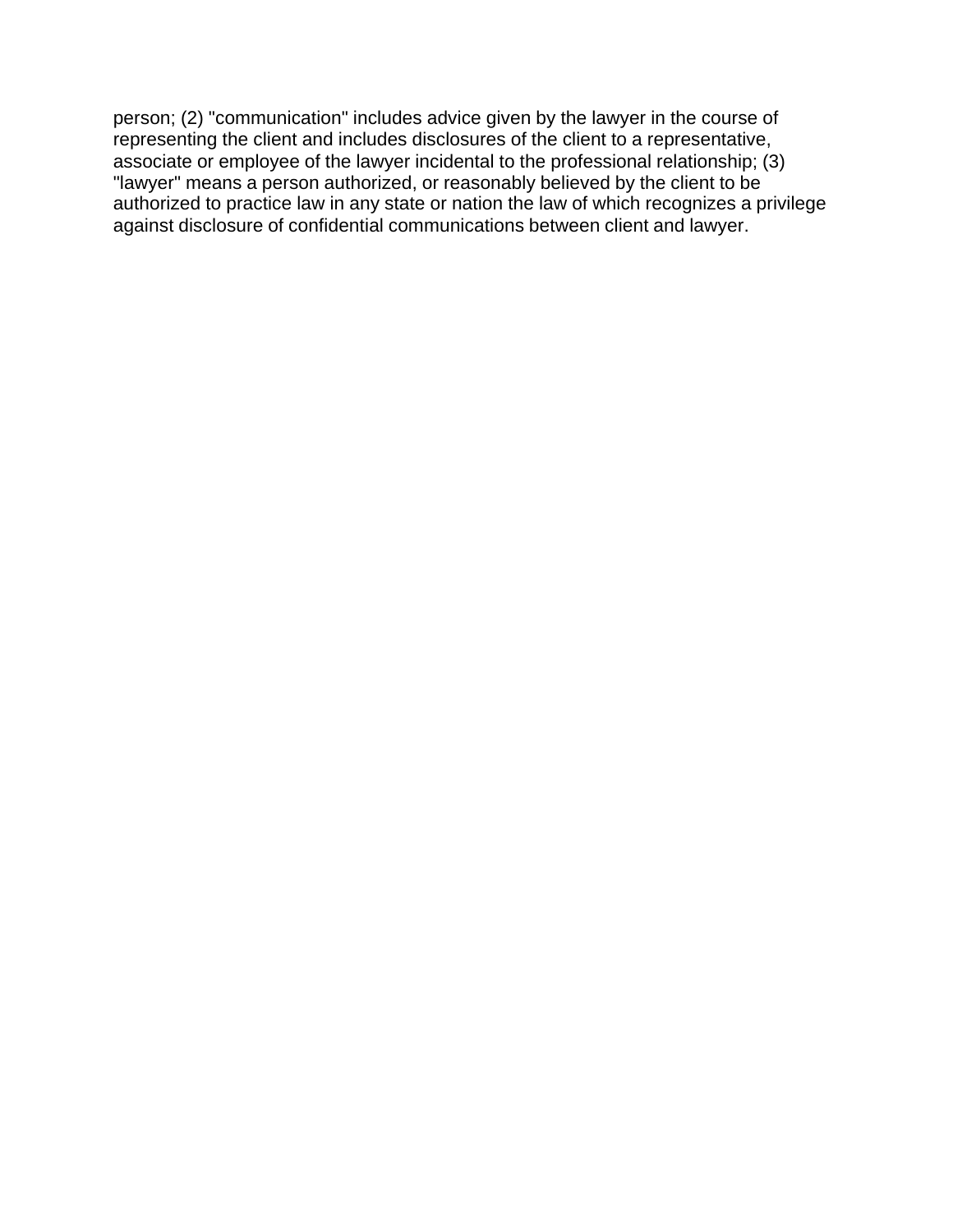# **ATTACHMENT B**

# **42 C.F.R. § 164.512**

#### **e) Standard: disclosures for judicial and administrative proceedings.**

(1) Permitted disclosures. A covered entity may disclose protected health information in the course of any judicial or administrative proceeding:

(i) In response to an order of a court or administrative tribunal, provided that the covered entity discloses only the protected health information expressly authorized by such order; or

(ii) In response to a subpoena, discovery request, or other lawful process, that is not accompanied by an order of a court or administrative tribunal, if:

(A) The covered entity receives satisfactory assurance, as described in paragraph (e)(1)(iii) of this section, from the party seeking the information that reasonable efforts have been made by such party to ensure that the individual who is the subject of the protected health information that has been requested has been given notice of the request; or

(B) The covered entity receives satisfactory assurance, as described in paragraph (e)(1)(iv) of this section, from the party seeking the information that reasonable efforts have been made by such party to secure a qualified protective order that meets the require-ments of paragraph  $(e)(1)(v)$  of this section.

(iii) For the purposes of paragraph (e)(1)(ii)(A) of this section, a covered entity receives satisfactory assurances from a party seeking protecting health information if the covered entity receives from such party a written statement and accompanying documentation demonstrating that:

(A) The party requesting such information has made a good faith attempt to provide written notice to the individual (or, if the individual's location is unknown, to mail a notice to the individual's last known address);

(B) The notice included sufficient information about the litigation or proceeding in which the protected health information is requested to permit the individual to raise an objection to the court or administrative tribunal; and

(C) The time for the individual to raise objections to the court or administrative tribunal has elapsed, and:

(1) No objections were filed; or